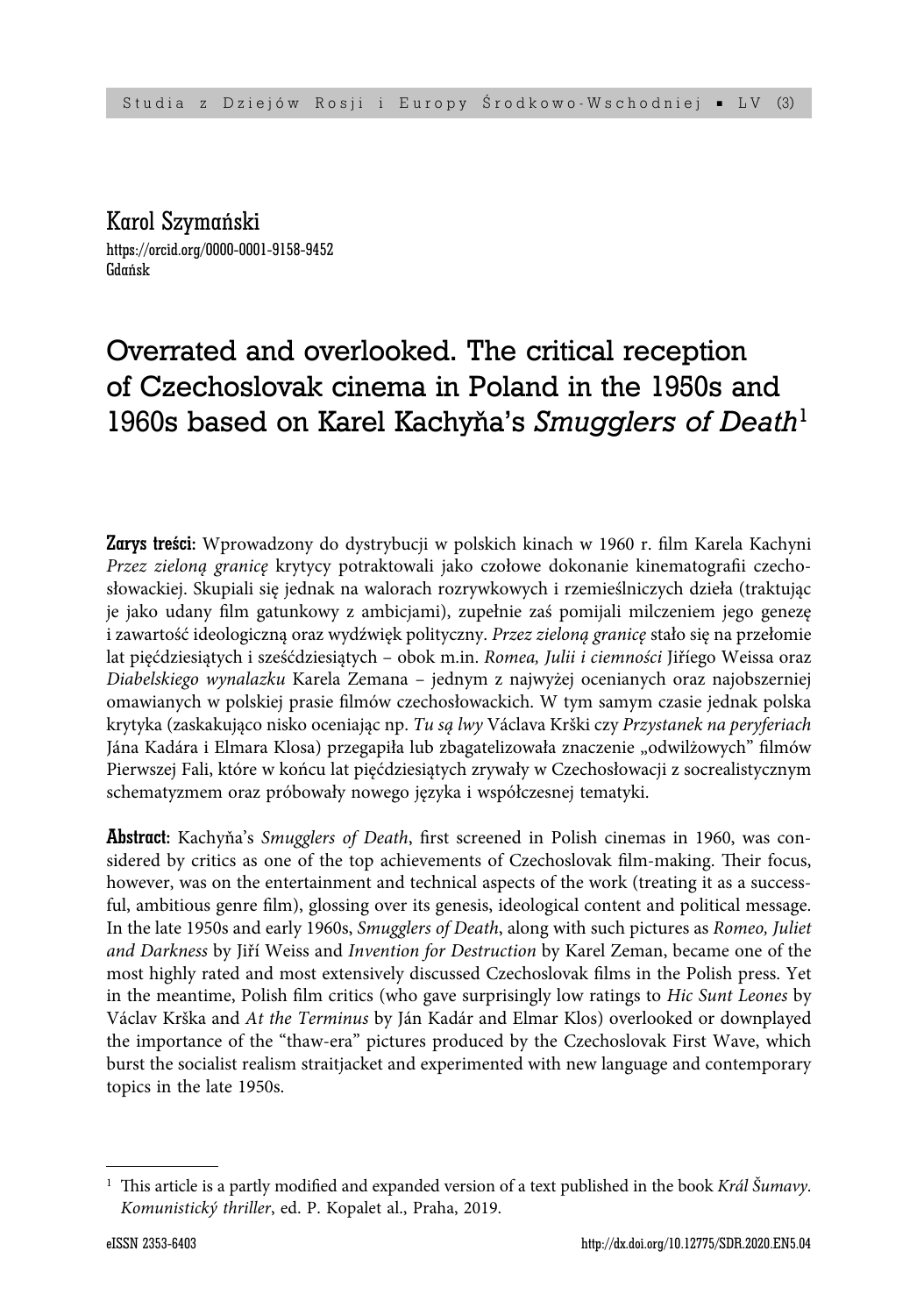Słowa kluczowe: recepcja krytyczna fi lmów w Polsce, *Przez zieloną granicę* (*Král Šumavy*), Karel Kachyña, Pierwsza Fala w kinie czechosłowackim, polska krytyka filmowa, dystrybucja filmów w Polsce, kino gatunków

Keywords: critical reception of films in Poland, *Smugglers of Death (Král Šumavy)*, Karel Kachyňa, First Wave in Czechoslovak cinema, Polish film criticism, distribution of films in Poland, genre cinema.

*Panorama Północy*, one of the era's most popular illustrated weeklies, somewhat pompously claimed in its 4 September 1960 issue that "there has never been such a programme of Polish cinemas as we are going to have this September, the traditional opening of the season."<sup>2</sup> That month, several prominent Western films were to be premiered: among them *Hiroshima, My Love* by Alain Resnais [*Hiroshima, mon amour*, 1959], *Seven Samurai* by Akiro Kurosawa [*Shichinin no samurai*, 1954], *Grand Illusion* by Jean Renoir [*La grande illusion*, 1937], *Room at the Top* by Jack Clayton [1959], and the first Polish blockbuster, *Knights of the Teutonic Order* [*Krzyżacy*] by Aleksander Ford, which later became the top-grossing film in the history of Polish cinema distribution.<sup>3</sup> The September premieres also included one Czechoslovak title, the *Smugglers of Death*. Directed one year earlier by Karel Kachyňa and originally titled *Král Šumavy* (lit. *King of Šumava*), the film was released for distribution by the Film Rental Centre [*Centrala Wynajmu Filmów*, CWF] under the Polish title *Przez zieloną granicę* (lit. *Across the Green Border*).

1960 holds a special place in the history of Polish cinema, as it ended the late 1950s era of liberating film distribution from extreme ideological and bureaucratic oppression, and from its critical state with regard to quantity and quality, both of which were at its lowest between 1949 and 1954. Later (that is from the early 1960s until the first symptoms of the collapse of communism that appeared in the mid-1980s), cinema distribution of films in Poland stabilised, relying on premieres of about 190–200 titles on average annually, imported and screened based on a 50:50 rule (which means that one half was meant to consist of films produced in Poland and other communist countries, the other half from the capitalist bloc). However, in 1960, which is central to this study, as many as 225 films were shown for the first time, which was the largest number per annum in the entire history of cinema distribution in Poland's communist era. 4 Among them, Soviet works were most numerous  $(53 \text{ titles}, \text{or almost one in four}, 23\%)$ , followed by films

<sup>2</sup> L. Bukowiecki, "*Panorama Północy* przedstawia program specjalny p.t.: 'Takiego miesiąca jeszcze w Polsce nie było,'" *Panorama Północy*, no. 36 of 4 September 1960, p. 16.

<sup>&</sup>lt;sup>3</sup> With a total of 31 million viewers, including 5 million by the end of 1960 (Mały rocznik fil*mowy 1985*, Warszawa, 1986, p. 71; M. Hendrykowska, *Kronika kinematografi i polskiej 1895–19*97, Poznań, 1999, p. 228).

<sup>&</sup>lt;sup>4</sup> Figures on the distribution of films in Polish cinemas are my own research published at the www. NaEkranachPRL.pl website (accessed: 27 December 2018).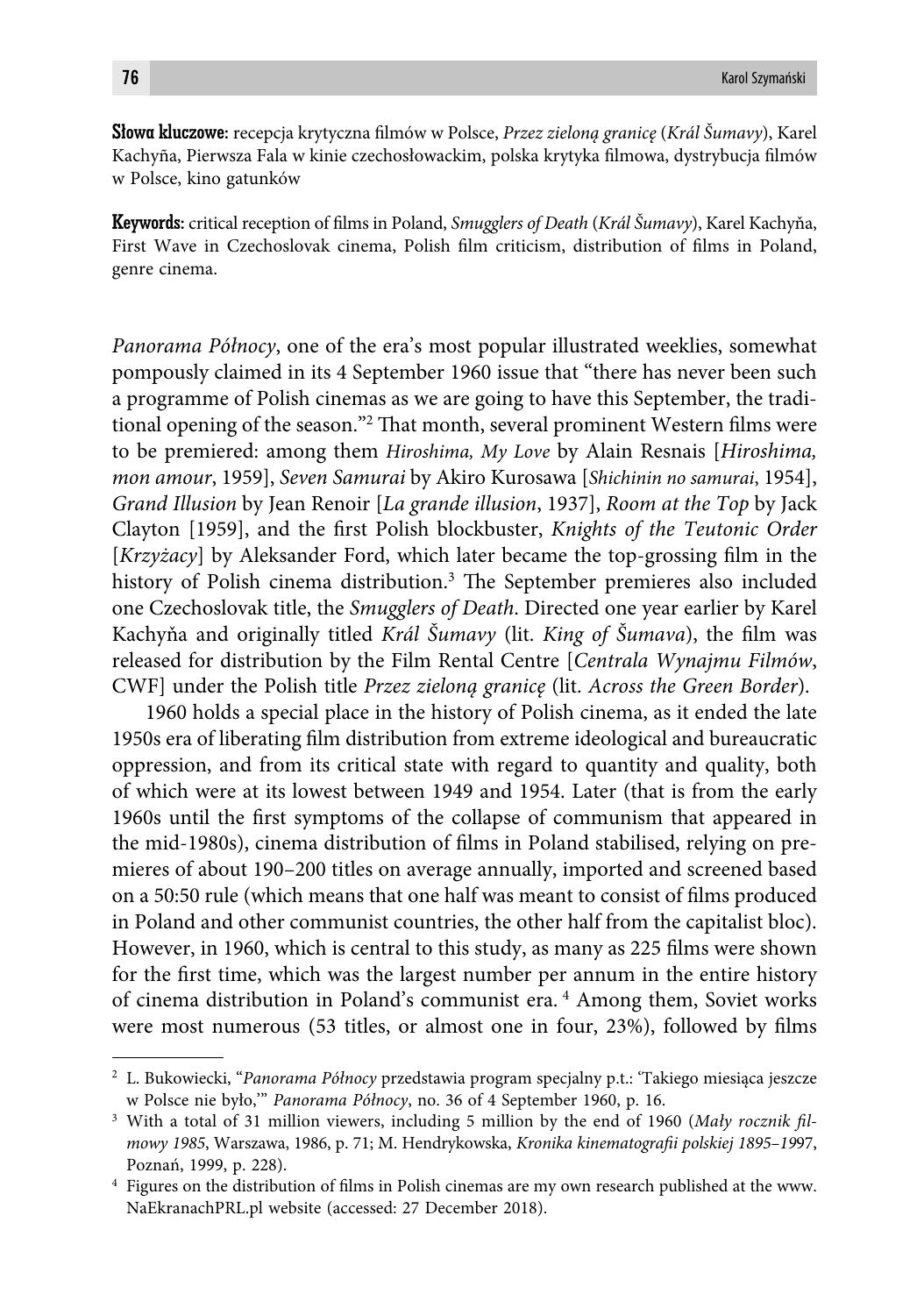from France (37 or 16%), the USA (23 or 10%), Poland (20, almost 9%), Britain (16 or 7%) and Czechoslovakia (15, or over 6%).5

*Smugglers of Death* was only the second time Polish viewers had had the opportunity to watch a work by Kachyňa, after *It Will All Be Over Tonight* [Polish title: *Nocne spotkania*] signed by the director together with Vojtěch Jasný (*Dnes večer všechno skončí*, 1954). Another film of his, *Stress of Youth* (*Trápení*, 1961; known in Polish as *Zmartwienia*), did not appear in Polish cinemas until 1963 (a late date considering Kachyňa's pace of work at the time, producing at least one picture per year). In subsequent years, his films were imported fairly regularly, though selectively, omitting several of his most important works (among those were *Coach to Vienna* [*Kočár do Vídně*, 1966], *A Ridiculous Gentleman* [*Směšný pán*, 1969] and *The Nun's Night* [*Noc nevěsty*, 1967]).

Smugglers of Death was rated as an over-14 picture,<sup>6</sup> suitable for young people finishing primary school, as was the case with such films as Fred Zinnemann's *High Noon* (1952) and *Ballad of a Soldier* by Grigoriy Chukhray (*Баллада о солдате*, 1959), which were shown at roughly the same time.<sup>7</sup> It should also be noted that distributing Kachyňa's film involved an event which was probably unprecedented in the history of cinema promotion in communist Poland. By way of exception, CWF did not commission a poster design from a Polish graphic artist but adapted the original Czech poster (with Polish translations of texts as the only modifications) created for *King of Šumava* by Jaroslav Milde. Years later, it appears impossible to sort out the motives underlying this decision. Was it because the picture (as is often the case today) was sold bundled together with promotional materials? Were the distributors in a hurry to bring *Smugglers of Death* to the screen? Or perhaps some Polish artist failed to meet the deadline or CWF expectations? Nor can it be ruled out that Milde's design was chosen because of its high artistic value. Whatever the reason, this turn of events was quite remarkable, because

<sup>&</sup>lt;sup>5</sup> The first purchased post-war Czechoslovak film, *Men Without Wings (Muži bez křídel)* by František Čáp, premiered in Poland in September 1947. Since that time and until 1989, a total of 539 feature-length Czechoslovak pictures (fiction, documentary and animated films), or 13 per year on average, were shown in Polish cinemas, accounting for 8% of all premiered titles.

 $6\,$  In Poland, films were at the time classified using one of the five basic rating categories: over 7, 12, 14, 16 or 18 years of age (with additional categories, such as over 9 or 10 years, that were introduced on occasion).

<sup>&</sup>lt;sup>7</sup> For comparison, films deemed suitable for younger viewers included the Czechoslovak *The Treasure of Bird Island* by Karel Zeman (*Poklad Ptačího ostrova*, 1952), classified as over 7, and Of *Th ings Supernatural* by Jiří Krejčík, Jaroslav Mach and Miloš Makovec (*O věcech nadpřirozených*, 1958), classified as over 12 (similar to, for example, *The Knights of the Teutonic Order*), while only older audiences were allowed to watch *The Forger* by Vladimír Borský (*Padělek*, 1957) and *A 105-Percent Alibi* by Vladimír Čech (105% alibi, 1959), classified as over 16 (similar to, for example, Resnais' *Hiroshima, My Love* and *Wild Strawberries* [*Smultronstället*, 1957] by Ingmar Bergman), and *At the Terminus* by Ján Kadár and Elmar Klos (*Tam na konečné*, 1957) and *Escape from the Shadows* by Jiří Sequens (Útěk ze stínu, 1958), classified as over 18 (similar to, for example *Some Like it Hot* [1959] by Billy Wilder or *Le diable au corps* [1947] by Claude Autant-Lara).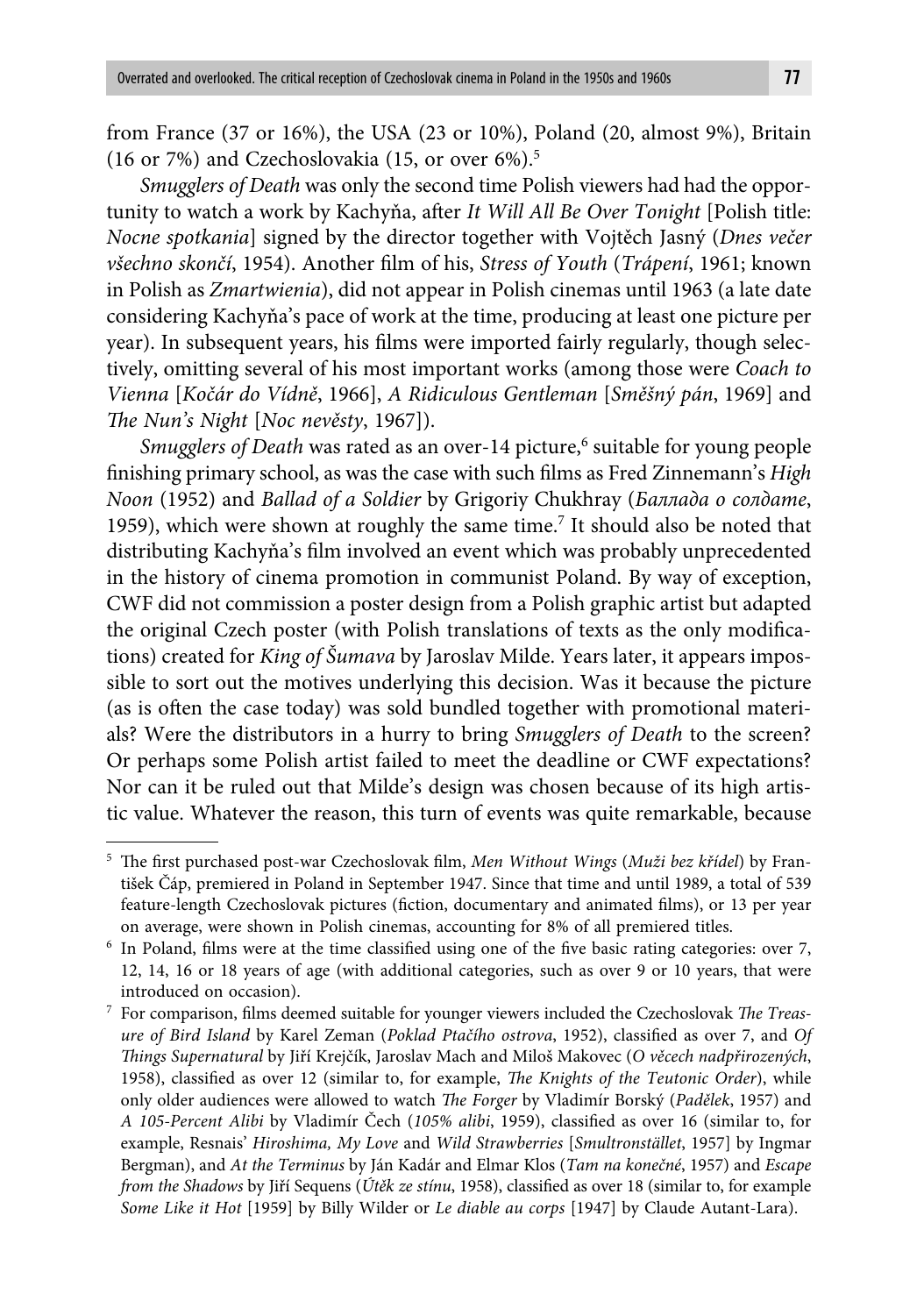when Kachyňa's film entered Poland's cinemas, the "Polish poster school" was in its heyday, produced eminent works and had consistently garnered international recognition and awards since the late 1940s. At that time Czechoslovak films also enjoyed their share of great posters, displaying the creative talents of the best and most famous Polish artists such as Roman Cieślewicz, Franciszek Starowieyski, Jan Lenica, Maciej Hibner, Jan Młodożeniec, Wojciech Zamecznik and Wiktor Górka.<sup>8</sup>

\*

In this article, I would like to track the reception of *Smugglers of Death* in the Polish press (film and general cultural magazines, popular weeklies, dailies, etc.) and the fairly rare book publications which took account of the film. I am interested in how Kachyňa's work was received by film critics, historians of cinema, columnists and other journalists, primarily at the time when it first appeared on Polish screens, but also later and up to the present day. To capture the most essential indicators and specific nature of the critical reception of *Smugglers of Death*, which (spoiler alert!) can be briefly summarised as overlooking the ideological content of the film but focusing on its technical and entertainment merits instead, it appears necessary to sketch a general reference for how other achievements of Czechoslovak film-making were received and conceptualised in Poland at that time. Reconstructing the reception of Kachyňa's film while considering its wider context may allow us a glimpse into the state of Polish film criticism in the 1960s – its inclinations, reception modes, prophetic intuitions and anachronistic *idées fixes*. Such criticism in the late 1950s and early 1960s resulted in, among other things, overrating the importance and artistic value of *Smugglers of Death* and focusing attention on individual, "safe" works "glorified" by film festival awards, while underrating, or even overlooking altogether, the novel First Wave works which awoke Czechoslovak cinema from its slumber as it attempted to break free of the socialist realism mould by thematic and formal explorations (anticipating the future New Wave), which was deemed "unbecoming" and, as a consequence, unfairly maligned.

The first notice about Kachyňa's film in the Polish press was published by *Wiadomości Filmowe*, a news and advertising magazine published by CWF, in the issue of 13 March 1960. The regular column that announced titles recently purchased for distribution in Polish cinemas contained a brief teaser of *Smugglers of Death*, describing it as depicting, among other things, the "dramatic adventures of Czech border guards."9 Although this may lead to a conclusion that the Polish

<sup>8</sup> Cf. http://gapla.fn.org.pl/ – posters for, among other publications, *Citizen Brych* (*Občan Brych*, Otakar Vávra, 1958), *Grandpa Automobile* (*Dědeček automobil*, Alfréd Radok, 1956), *Invention for Destruction* (*Vynález zkázy*, Karel Zeman, 1958), *School for Fathers* (*Škola otců*, Ladislav Helge, 1957), *Hic Sunt Leones* (*Zde jsou lvi*, Václav Krška, 1958), *Lost People* (*Ztracenci*, Miloš Makovec, 1956), *The Silver Wind (Stříbrný vítr*, Václav Krška, 1954), etc.

<sup>9</sup> "Filmy nowo zakupione. Król przemytników," *Wiadomości Filmowe*, no. 11 of 13 March 1960, p. 2.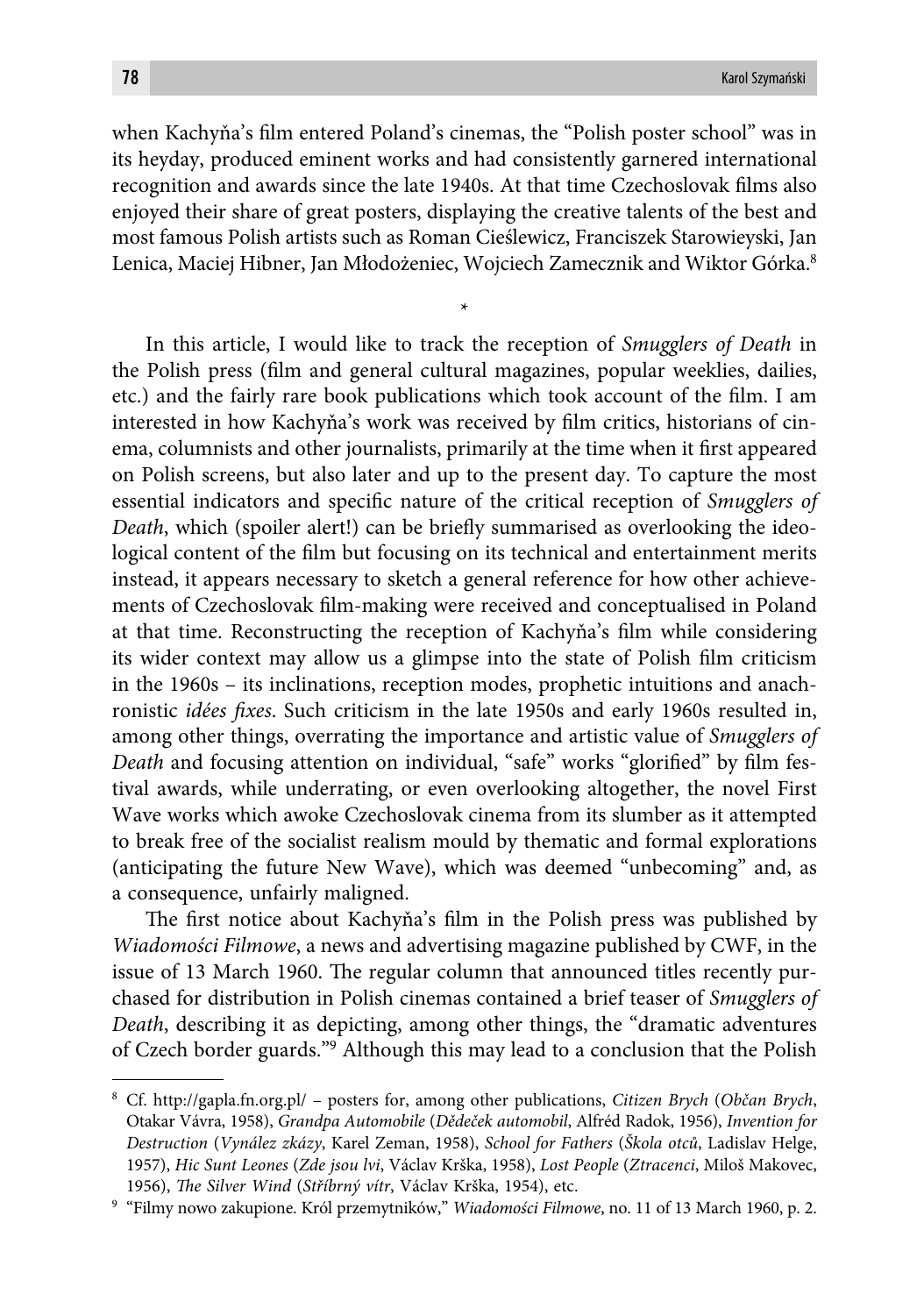version of the title was settled upon very early, perhaps immediately after the purchase, two months later the popular *Ekran* weekly (1 May issue) referred to the film as *King of Šumava*.<sup>10</sup> The notice was found in a back-page column, in the regular place used by the editors to alert readers of selected top, award-winning, debated or popular films, mostly those coming to the screen at that time. The notice text is rather peculiar: besides information about awards won by *King of Šumava* at the Czechoslovak Films Festival in Plzeň, it contains a detailed synopsis of the plot, even revealing the ending. It was a huge blunder for a title that was still waiting to be screened, especially one advertised as a "thriller" and "adventure," as those who had read the notice in *Ekran* could justifiably feel aggrieved at being deprived of the pleasure of following the plot twists.

The premiere of *Smugglers of Death* itself was announced in the 7 August issue of *Wiadomości Filmowe*, within a longer text illustrated by stills and containing

<sup>10 (</sup>y), "Król Szumawy," *Ekran*, 1960, no. 18, p. 16. Additional confusion was caused by the fact that Rudolf Kalčik's novel based on the screenplay (which was co-written by Kalčik) and published in Czechoslovakia in 1960 was published in Poland, translated by Emilia Witwicka, under the title *Król Szumawy* (*King of Šumava*) (Wydawnictwo Ministerstwa Obrony Narodowej, Warszawa, 1962). Titles of films imported to Poland from capitalist countries were usually translated wordfor-word (although there were exceptions; for example, *Some Like it Hot* was renamed to *Pół żartem, pół serio* (lit. *Halfway in Jest*), *Tiger Bay* by J. Lee Th ompson (1959) became *Nieletni świadek* (lit. *A Teenage Witness*), etc., while films produced in socialist countries were oftentimes distributed under titles that had nothing in common with the original ones. This practice of free, "creative" translation was particularly applied to works brought from Czechoslovakia: I estimate that between 1948 and 1973, Polish titles greatly diverged from the originals for at least 20% of Czechoslovak films shown in Polish cinemas. As for *King of Šumava*, one can understand the intentions of the distributor, who came up quite cleverly with the *Across the Green Border* title to avoid mentioning the mountain range Šumava which could not necessarily mean anything to the Polish viewer. Similarly, to avoid specific personal names or terms related to Czech and Slovak history and culture, the original *Dům na Ořechovce* [Vladislav Delong, 1959] was renamed to *Dom w dzielnicy willowej* (lit. *A Suburban Villa*), *Žižkovská romance* [Zbyněk Brynych, 1958] to *Romans na przedmieściu* (lit. *Suburban Romance*), and *Objev na Střapaté hůrce* [Karel Steklý, 1962] to *W pogoni za meteorytem* (lit. *Chasing a Meteorite*), etc. In addition, for some of the films, one may guess that the reason for replacing original titles with divergent Polish translations was the marketing intentions of the distributor, who wanted to increase the chances that the picture would prove a hit. Thus, for example, *Smyk* (Zbyněk Brynych. 1960) could become *Dwie twarze agenta "K"* (lit. *Two Faces of Agent K.*), *Kudy kam?* (Vladimír Borský. 1956) – *Mężowie na przeszkoleniu* (lit. *Husbands in Training*), and *Konec cesty* (Miroslav Cikán, 1959) – *Ukryte skarby* (lit. *Hidden Treasures*), etc. The considerable majority of these "revamped" Polish titles can, however, hardly be explained on substantive, linguistic or marketing grounds: for instance, one can see no reason for changing *Škola otců* for *Osamotniony* (lit. *Standing Alone*)*, Pán si neželal nič* (Peter Solan, 1970) for *Czym mogę służyć?* (lit. *How Can I Help You?*) and the sophisticated *Čtyři vraždy stačí, drahoušku* (Oldřich Lipský, 1970) for such all-too-revealing title as *Trup w każdej szafi e* (lit. *Skeleton in Every Closet*), etc*.* Only swapping the highly cultured *Ecce homo Homolka* (Jaroslav Papoušek, 1969) for the mundane *Straszne skutki awarii telewizora* (lit. *The Terrible Consequences of a TV Set Failure*) appears accounted for by an urban tale: apparently, the surname of the protagonist family was too similar to the erstwhile first secretary of Poland's communist party Władysław Gomułka.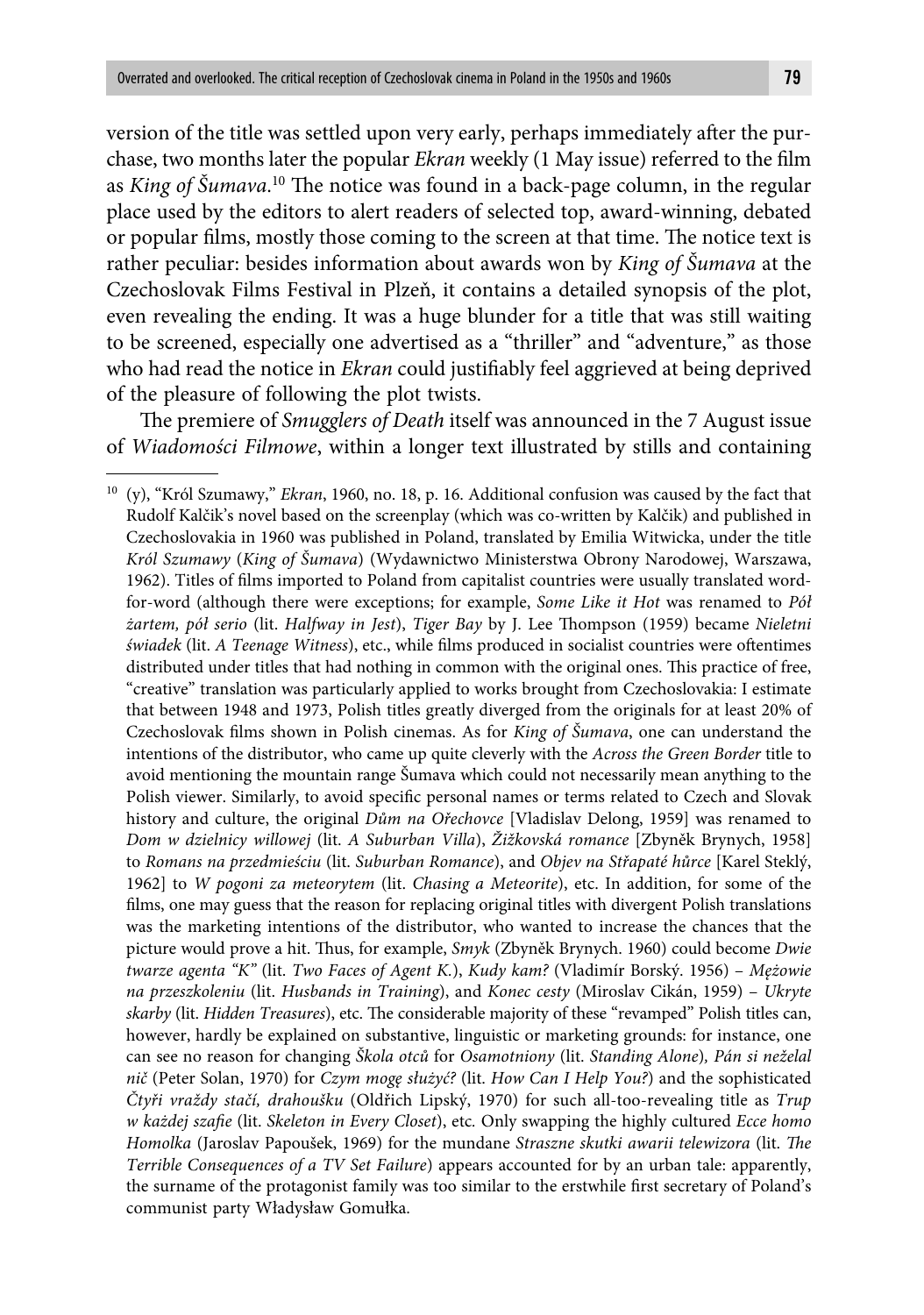a description and summary of the film, information on the producers and a tentative assessment.11 A short pre-premiere notice was also published in the *Film* weekly of 28 August, in the regular "Idziemy do kina" column where filmographic details and notes about all titles coming to the screen were listed, $12$  as well as in the *Panorama Północy* photostory mentioned earlier.<sup>13</sup>

Immediately after the premiere, Polish film magazines, cultural weeklies and newspapers printed a total of six texts discussing *Smugglers of Death*, the longest of which were published in:

- a) the *Film* weekly a review by Janusz Skwara in the 18 September issue,<sup>14</sup>
- b) the nationwide *Trybuna Ludu* (the Polish Workers' United Party daily) a review by Jerzy Jurczyński,<sup>15</sup>
- c) the regional Kraków newspaper *Dziennik Polski* a review by Władysław Cybulski in his weekly "Zapiski kinomana" column.16

The other three are (1) a review by Jerzy Eljasiak, printed in September in the nationwide *Sztandar Młodych* daily (the mouthpiece of the Union of Socialist Youth);<sup>17</sup> (2) a brief, one-line review co-written by Jerzy Płażewski and Zbigniew Pitera and published on 8 September in their regular "Na ekranach" column in the *Przegląd Kulturalny* weekly<sup>18</sup>; (3) and finally, on 23 October, a short notice in the Catholic social and cultural *Tygodnik Powszechny* weekly.19

This modest number of texts was enough to make *Smugglers of Death* one of the Czechoslovak films most often discussed in the Polish press of 1960. Other productions from the same country which came into the cinemas in 1960 and late 1959 and enjoyed similar attention of journalists included *At the Terminus* (with, among others, four extensive reviews in *Film*, *Ekran*, the Kraków *Życie Literackie* weekly and *Dziennik Polski*), *Citizen Brych* (with, among others, four reviews in *Film*, *Ekran*, *Przekrój* and the *Słowo Ludu* newspaper published in Kielce), and *A 105-Percent Alibi* (with, among others, three reviews in *Przekrój*, *Dziennik Polski* and the *Argumenty* weekly). On the other hand, as regards Czechoslovak films not included in the current programme of Polish cinemas (i.e. new pictures that had not yet been purchased), the title most often and most widely mentioned in 1960 was *Romeo, Juliet and Darkness* (*Romeo, Julie a tma*, Jiří Weiss, 1959), buoyed by its success at the San Sebastián Film Festival. Weiss' film, conceived as a major event, was discussed not only in the film press but also in numerous

<sup>11 (</sup>ś), "Przez zieloną granicę," *Wiadomości Filmowe*, 1960, no. 32, pp. 10–11.

<sup>12 &</sup>quot;Idziemy do kina", *Film*, 1960, no. 35, p. 15.

<sup>13</sup> L. Bukowiecki, op. cit.

<sup>14</sup> J. Skwara, "Za wcześnie na rezygnację," *Film*, 1960, no. 38, p. 4.

<sup>15 (</sup>J. Jur.) [J. Jurczyński], "Sensacja w dobrym gatunku," *Trybuna Ludu*, 1960, no. 261, p. 4.

<sup>16</sup> W. Cybulski, "Zapiski kinomana. 'Przez zieloną granicę,'" *Dziennik Polski*, 1960, no. 228, p. 4.

<sup>&</sup>lt;sup>17</sup> WIDZ [J. Eljasiak], "Różne filmy. 'Przez zieloną granicę," Sztandar Młodych, 1960, no. 218, p. 6.

<sup>18</sup> j.p., z.p. [J. Płażewski, Z. Pitera], "Na ekranach," *Przegląd Kulturalny*, 1960, no. 37, p. 7.

<sup>19 &</sup>quot;Przeczytaj, zanim zobaczysz. 'Przez zieloną granicę,'" *Tygodnik Powszechny*, 1960, no. 43, p. 6.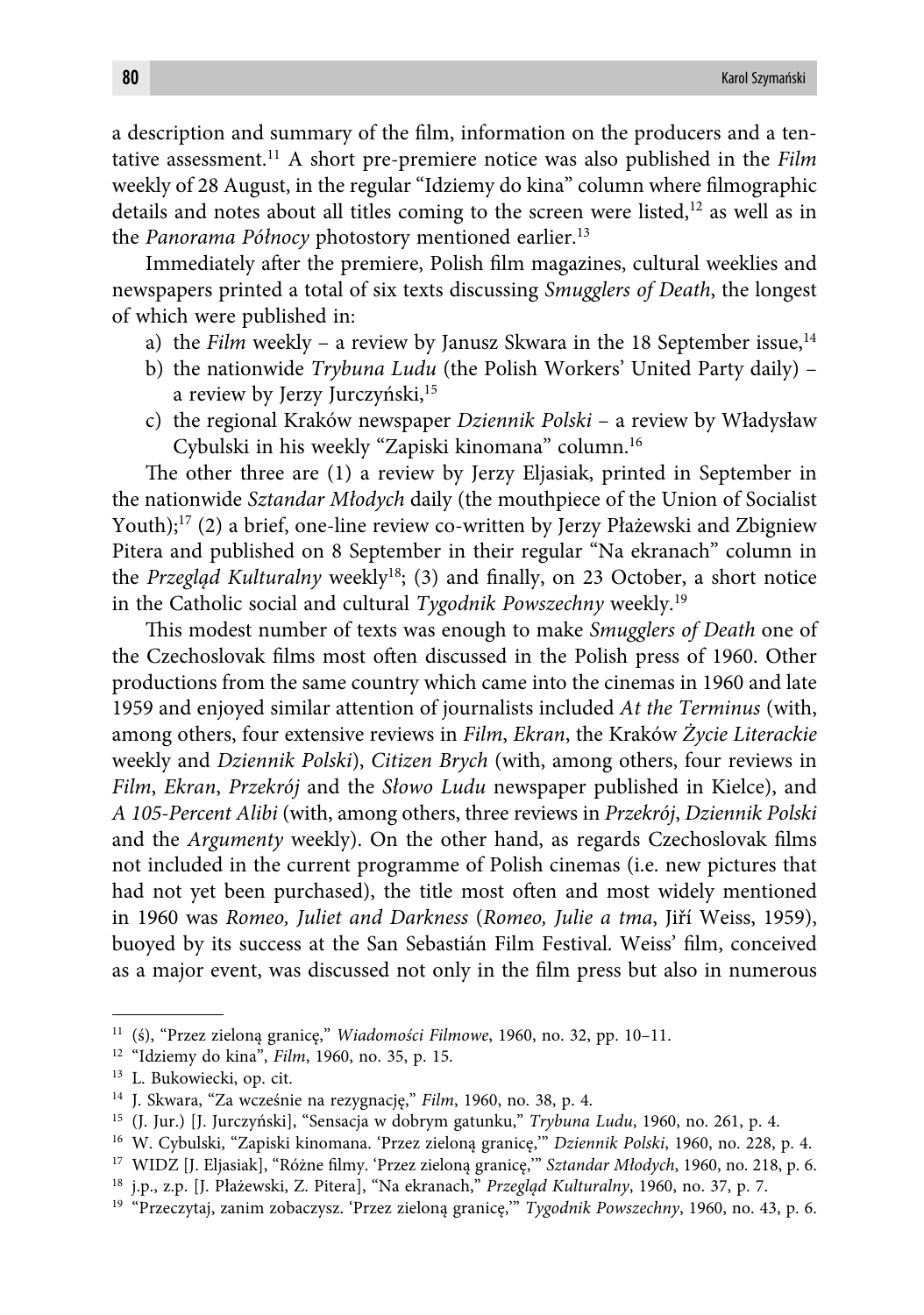social and cultural magazines and newspapers. In addition, mostly in the context of news from festivals, considerable space was devoted to such titles as *A Higher Principle* (*Vyšší princip*, Jiří Krejčík, 1960), *Skid* (*Smyk*, Zbyněk Brynych. 1960), or *I Survived My Own Death* (*Přežil jsem svou smrt*, Vojtěch Jasný, 1960), shown in Polish cinemas the following year. Journalists also continued to follow the output of Jiří Trnka, who has been a regular feature of Czechoslovak cinema since the late 1940s. In press stills, the main stage was (next to French, American and Soviet stars) occupied by the "Czech BB," Jana Brejchová.

\*

The attitude of Polish critics towards Czechoslovak films at that time  $-$  and at least until the mid-1960s – was quite equivocal, as accurately summarised in 1962 by Bolesław Michałek: "Let us be frank: the Czechoslovak film was not passionately received by film critics. It is rarely mentioned, and the issues it deals with are more often acknowledged than discussed. Czechoslovak film-making is often written about from two perspectives, both equally trivial and true. The first is that it is very technically advanced. It has at its disposal well-furnished, spacious ateliers and a skilled staff of directors, operators, set designers and tried actors. [...] Despite all these workshop and technical advantages, however, Czechoslovak films are for the most part charged with being drab, disinterested, devoid of soul, passion and emotions; not engaging in contests, not discovering new lands, not exploring, just calmly existing."20

When the first achievements of Poland's southern neighbours reached Polish screens in the late 1940s, the critics "did not yet accurately know how to categorise [them]," what to compare them to, or how to evaluate "their general level and style."<sup>21</sup> Soon, however, in the first half of the 1950s, they became more familiar with them and, vigilant to stay in line with the ruling communist party, stressed as a matter of principle that screenplays of Czechoslovak films "are not yet fully mature ideologically and artistically, and much remains to be done in this area."22 Polish journalists reproached Czechoslovak film-makers: "some of their films, though well-acted and directed […] have not yet managed to sweep away *petit bourgeois* traditions."23 Even typically lighter titles, "conspicuous in their careful and high-level technical design, good shots and excellent acting," were not free of "the schemes of bourgeois comedy, mechanically transposed into another environment and set against another political and social background."24

<sup>&</sup>lt;sup>20</sup> B. Michałek, "Co się zmienia w filmie czechosłowackim? Korespondencja własna," Film, 1962, no. 18, p. 12–13.

<sup>21</sup> L. Dagmar, "Przeczucie. Pujmanova – Vavra – Tanska," *Film*, 1948, no. 20, p. 7.

<sup>&</sup>lt;sup>22</sup> J. Toeplitz, "Dwa filmy czechosłowackie," *Kwartalnik Filmowy*, 1951, no. 2, p. 53.

<sup>23</sup> J. Jurata, "Krok naprzód w repertuarze naszych kin," *Film*, 1950, no. 1, p. 8.

<sup>&</sup>lt;sup>24</sup> I. Merz, *O filmie czechosłowackim*, Warszawa, 1954, pp. 27-28.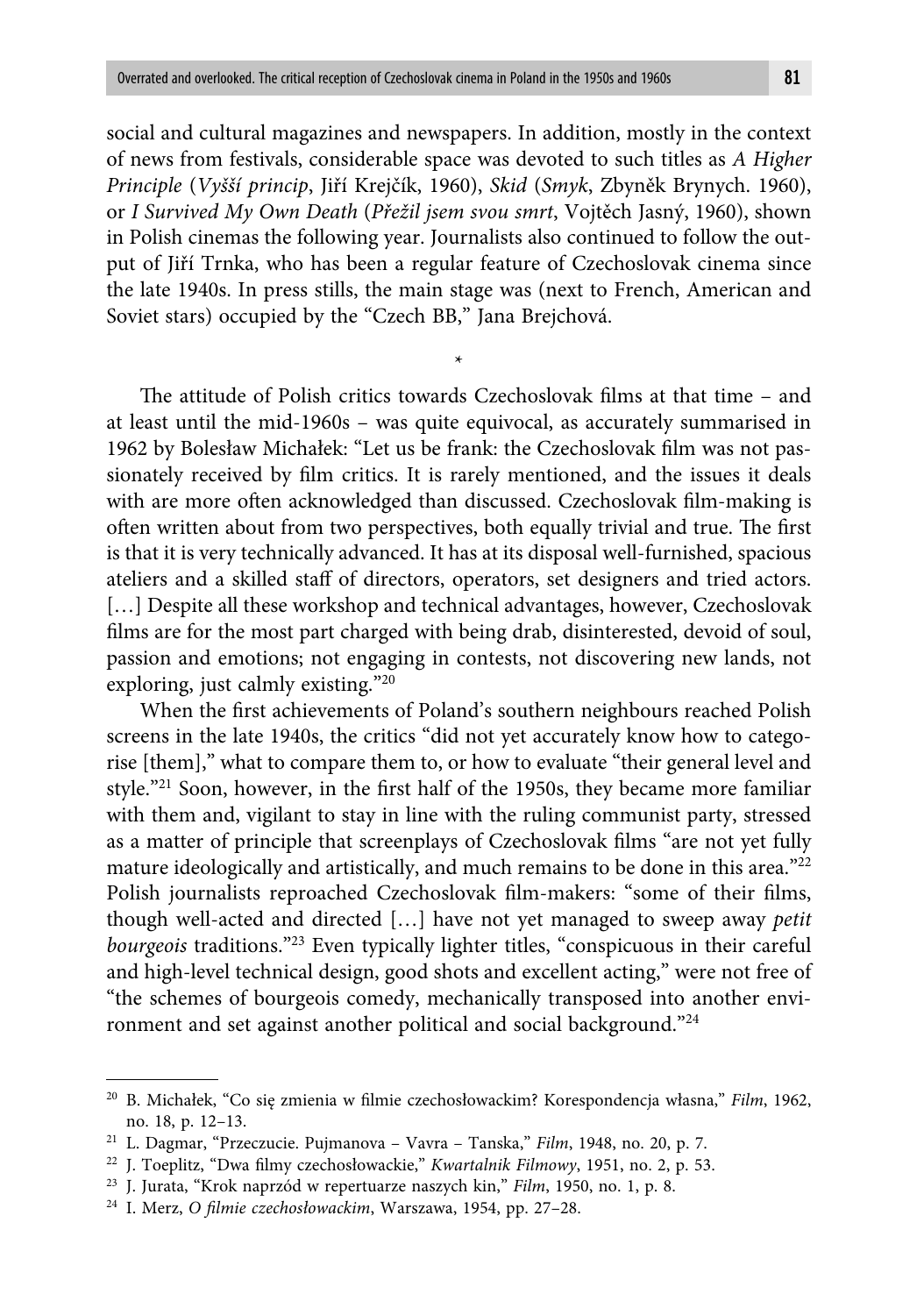In the 1950s, Polish criticism acclaimed Czechoslovak cinema for its sense of observation and the ability to show real people in real social environments (but "real to a degree only, not in a complete and dialectic manner"<sup>25</sup>), yet on occasion discredited it, stating that "although everything in it is […] more than probable, little is true. […] a picture with no artistic visage, speaking about social issues and passionate feelings in a pseudo-truthful way."26 Columnists also noted the technical efficiency, impeccable technique and good acting of Czechoslovak films, while simultaneously complaining that they might have been "obviously richer in brilliance, wit and poetry than [their] authors and performers could manage" (because "it is easy to imagine how films of that kind would be cooked up by the French, for example").<sup>27</sup> Furthermore, contemporary critics generally charged the Czechoslovak cinema with a "propensity to record facts without investigating their ideological essence"<sup>28</sup> and "contenting itself with superficial, skin-deep observations, a fragmentary view of reality,"29 all of which tended to trivialise works which "given the increased competition between socialist film-makers and contemporary world cinema" appeared "outdated" and "obsolete,"30 as well as more or less directly scorned the "over-the-hill 'little neorealism"<sup>31</sup> and lack of "grand" themes and its moral, ideological and philosophical generalisations. The products of Czechoslovak film-making were succinctly summarised as "fine, but not artistically innovative." $32$ 

A slow change in Polish views of films from beyond the southern border took place in the late 1950s.<sup>33</sup> It was these years that saw the development and consolidation of key categories and ideas on which the reception and interpretation of Czechoslovak film-making output in the New Wave era was focused and which would persist in the Polish reception of Czechoslovak films until the present day, ideas such as everyday affairs of ordinary people, warmth and lyricism, freshness, authentic and intense observation, discovering the present, not very sophisticated humour, etc.

In 1958, Polish cinemas screened *School for Fathers* (Polish title: *Osamotniony*), which was considered the first work of the so-called First Wave $^{34}$  (or, alternatively,

<sup>25</sup> J. Toeplitz, op. cit., p. 48.

<sup>26</sup> B. Węsierski, "Nasze recenzje. Czarne korytarze," *Film*, 1954, no. 36, p. 10.

<sup>27</sup> A. Przewłocka, "Na ekranach. Alena się kłania," *Film*, 1958, no. 11, p. 6.

<sup>28</sup> L. Rubach, "Mały partyzant," *Film*, 1952, no. 22, p. 6–7.

<sup>29</sup> I. Merz, op. cit., p. 38.

<sup>30</sup> J. Płażewski, "Przewrotny Makovec. Straceńcy," *Film*, 1958, no. 23, p. 6.

<sup>31</sup> As noted later by J. Skwara ("Za wcześnie…").

<sup>32</sup> H.P., "Ostatni Mohikanin… patriarchatu," *Film*, 1948, no. 21, p. 6.

<sup>&</sup>lt;sup>33</sup> The following reflections on the attitude of Polish criticism towards Czechoslovak films between 1958 and 1962 are a slightly amended and expanded version of my article published at the www. NaEkranachPRL.pl website: K. Szymański, "Jak 'Dziewięciu gniewnych ludzi' z tygodnika 'Film' oceniało filmy czechosłowackie. Przyczynek do dziejów recepcji kina czechosłowackiego w Polsce w latach 1958–1973," *Na Ekranach PRL*, http://naekranachprl.pl/wp-content/uploads/2018/10/200. pdf, pp. 19–21 (accessed: 20 December 2018).

<sup>&</sup>lt;sup>34</sup> P. Hames, *The Czechoslovak New Wave*, London-New York, 2005, p. 40 (Polish edition: *Czechosłowacka Nowa Fala*, transl. J. Burzyńska et al., Gdańsk, 2009, p. 61).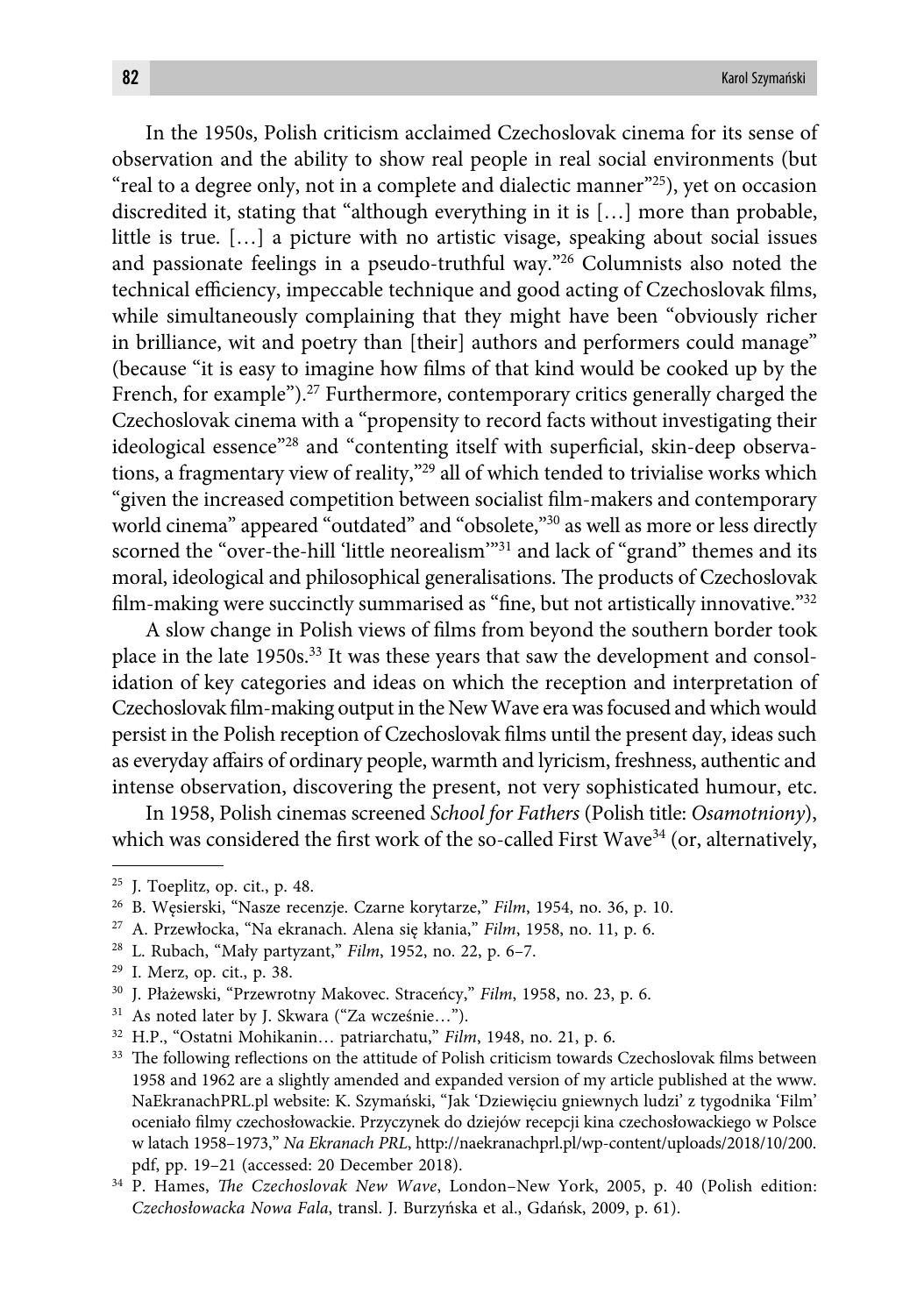films produced by the "Generation of 1956"), followed by other pictures subscribing to that trend, including *Puppies* (*Štěňata*, Ivo Novák, 1957; in Polish: *Podlotki*), also in 1958, *Desire* (*Touha*, Vojtěch Jasný, 1958; in Polish: *Tęsknota*) and, in 1959, *Hic Sunt Leones* (*Tu są lwy*) and *At the Terminus* (*Przystanek na peryferiach*); and, finally, in 1960, *Five Out of a Million* (*Pět z milionu*, Zbyněk Brynych, 1958; in Polish: *Co tydzień niedziela*). It must be admitted that Polish reviewers rapidly and sensitively noted the symptoms of "a flurry of creativity from our southern neighbours"35 that followed "years of falsifying and varnishing of reality,"<sup>36</sup> "exuberantly shaking off the crisis which affected Czech film-making for several years [where the artists] [...] set a course right at modernity"<sup>37</sup> and "abandoning the rosy and ultra-optimistic view of reality while accepting the negative side of life, looking for artistic truth."38 Generally, however, Polish critics tended to treat all the titles mentioned above separately from each other, not perceiving them as clearly symptomatic of a wider trend of post-thaw changes taking place in Czechoslovak film-making. Even if columnists noticed a new tone and fresh themes in Czechoslovak cinema, they generally ascribed them to a "socialist new wave" that was to include mainly Soviet productions such as *The Cranes Are Flying* by Mikhail Kalatozov [*Летят журавли*, 1957], *Splendid Days* (or: *Serge*) by Georgiy Daneliya and Igor Talankin [*Серёжа*, 1960], but also Hungarian, Polish, East German and Czechoslovak films that broke with the schematic scenarios of the "cult of personality" era and opposed socialist realism dogmas.<sup>39</sup>

The most striking fact in these circumstances is that from among the then pearls of Czechoslovak fi lm-making it was not *School for Fathers*, *Hic Sunt Leones*, *At the Terminus* or *Puppies* that were the most highly rated and acclaimed by Polish film critics. Among the titles just mentioned as examples of First Wave cinema, only *Desire* met with greater interest and sparked glowing, though cautious, reviews.<sup>40</sup> On the other hand, Czechoslovak films that garnered the greatest applause and almost universal acclaim in the late 1950s and early 1960s were *Invention for*  Destruction and *Romeo, Juliet and Darkness*. The latter was, as mentioned above, widely discussed in the Polish press in an exalted and admiring manner. For example: "Weiss' film meets to some degree society's demand for art that believes in humankind […] in its courage and solidarity […] in a word, humanist and

<sup>35</sup> A. Jackiewicz, "Cannes 1959. Telefonem od naszego specjalnego wysłannika," *Film*, 1959, no. 21, p. 12.

<sup>36</sup> Ł., "Osamotniony," *Wiadomości Filmowe*, 1958, no. 35, p. 12.

<sup>37</sup> W.Ś., "Podlotki," *Wiadomości Filmowe*, 1958, no. 47, p. 10.

<sup>38</sup> M. Derkuczewska, "W stronę ojców. Osamotniony," *Film*, 1958, no. 46, p. 5.

<sup>39</sup> Cf. e.g. K. Dębnicki, "Socjalistyczna 'nowa fala,'" *Film*, 1960, no. 3, pp. 10–11.

<sup>&</sup>lt;sup>40</sup> For example: "The young director [...] did not avoid falling into the trap of 'small form' and did not sustain a uniform mood of poetic narration, as Lamorisse managed to do in his *Red Balloon*" (S. Ozimek, "Okruchy poezji. Tęsknota," *Film*, 1959, no. 50, p. 5) or "where [...] the film resorts to [...] the poetics of a traditional film fairy tale [...] its lyricism vanishes" (A. Jackiewicz, "Cannes 59. O XII Międzynarodowym Festiwalu w Cannes," *Kwartalnik Filmowy*, 1959, no. 2, p. 33).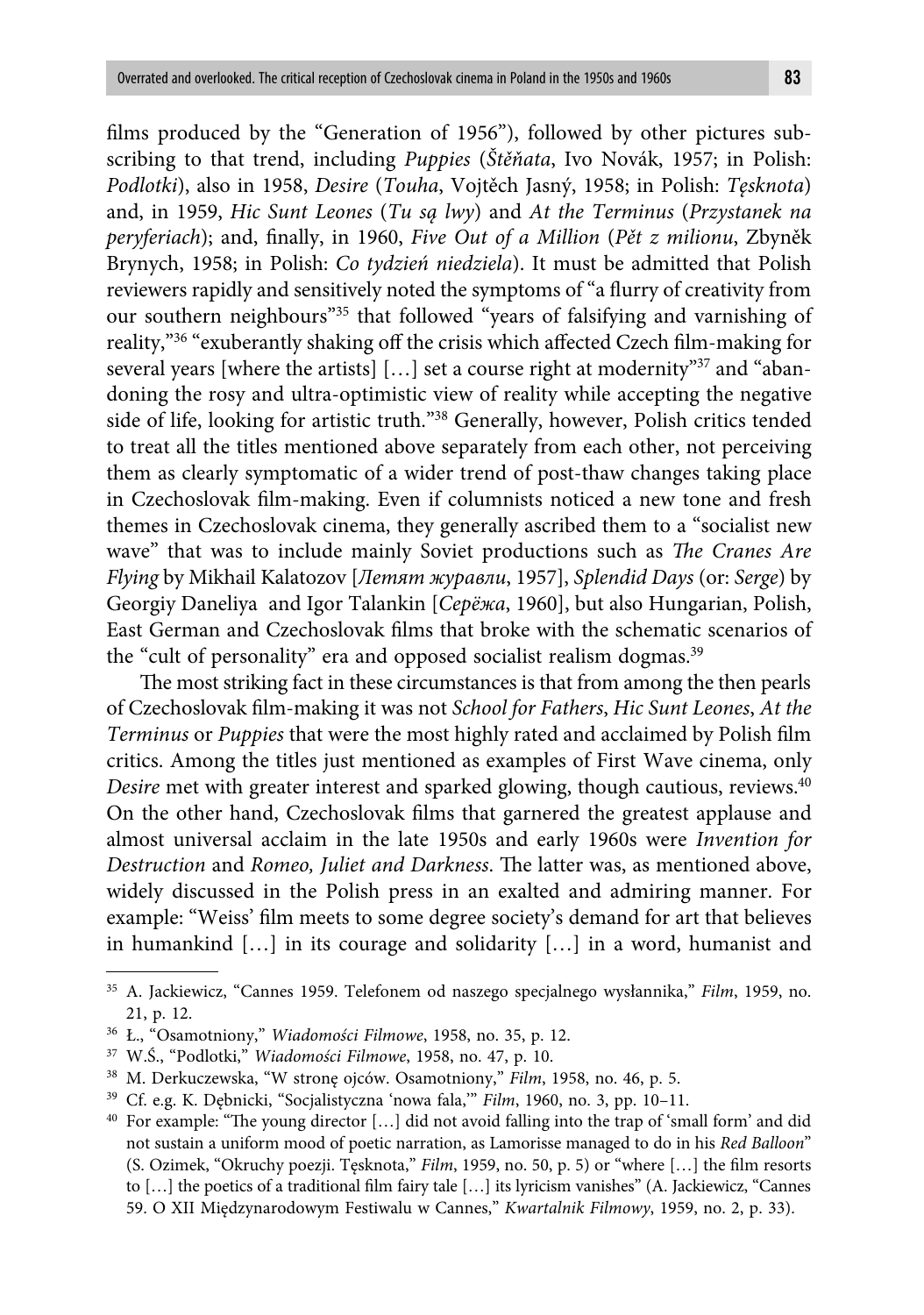moral art," $41$  or "the picture [...] breaks with the conventions of bourgeois film (a fact worthy of mention as far as Czechoslovak film-making is concerned)  $[\ldots]$ thanks to an excellent [...] set of innovative techniques."<sup>42</sup> On the other hand, *Invention for Destruction* was received in Poland as an unquestioned masterpiece and a milestone of cinematic art, almost on a par with the achievements of Sergei Eisenstein and Orson Welles. Zeman's film literally "electrified"<sup>43</sup> Polish critics, who dubbed it an "an artistic sensation,"<sup>44</sup> "a formal experiment resulting in [...] truly sparkling artistic fun,"45 and "one of the greatest and at the same time most peculiar works in the history of film-making."46

On other Czechoslovak films (perhaps with the exception of Weiss' Wolf Trap [*Vlčí jáma*, 1957; Polish: *Wilcza jama*]), the Polish press in these years spoke, except for isolated voices, rather critically. Thus, for example, *At the Terminus* was summarised as "a test of patience for the viewer"47 and a work "with an uneven mood, whose dramaturgy was rife with vacillation and whose philosophy was false [...], [straddling the fence] between truth and avoidance, between the courage of analysis and the weakness of synthesis," although "not cast in a mould […], formally interesting and with good acting"<sup>48</sup>; as a picture whose "conflicts [...] appear fanciful,"49 and "its world […] is untrue, although its circumstances are all but authentic."50 Finally, it was described as a work whose authors "believe more in melodrama, psychological trivialities and moralising than observation<sup>"51</sup> and display a propensity for didacticism, patronisation and psychological schematism.52 *School for Fathers*, in turn, was lambasted by a critic for its "numerous mistakes and weaknesses," especially its "didacticism with the inevitable first-grade moral lesson at the end  $\left[\ldots\right]$  [while] there is no room for first-graders in the cinematic arts."53 *Hic Sunt Leones* was panned by critics for, among other things, squandering an "interesting conundrum" due to "psychological primitivism, naive commentary and weak dramaturgy whose highlight is lighting and putting out cigarettes."54

42 A. Ledóchowski, "Sprawa ludzkiego szczęścia," *Ekran*, 1961, no. 21, p. 6.

<sup>41</sup> K. Dębnicki, "Zamiast 'Po kinie'. Potrzeba delikatności uczuć," *Film*, 1960, no. 34, p. 3.

<sup>43</sup> B. Michałek, "Brukselski dziennik," *Film*, 1958, no. 25, pp. 12–13.

<sup>44 &</sup>quot;Zapraszamy na polskie ekrany," *Ekran*, 1958, no. 28, pp. 8–9.

<sup>45</sup> A. Helman, "Celuloidowa maska życia. II FFF Warszawa 1959," *Ekran*, 1959, no. 18, p. 7.

<sup>46</sup> T. Kowalski, "Diabelski wynalazek," *Film*, 1958, no. 35, p. 8.

<sup>47</sup> W. Cybulski, "Zapiski kinomana. 'Przystanek na peryferiach,'" *Dziennik Polski*, 1960, no. 15, p. 4.

<sup>48</sup> K. Dębnicki, "Sprawy trochę znikąd," *Film*, 1960, no. 8, p. 4.

<sup>49 &</sup>quot;Idziemy do kina," *Film*, 1960, no. 4, p. 3.

<sup>50</sup> W. Leśniewski, "W kinie. 'Przystanek na peryferiach' – Kadára i Klosa," *Życie Literackie*, 1960, no. 6, p. 8.

<sup>51</sup> j.p., z.p. [J. Płażewski, Z. Pitera], "Niebawem na ekranach," *Przegląd Kulturalny*, 1960, no. 3, p. 6.

<sup>52</sup> W. Cybulski, "Zapiski kinomana. 'Przystanek…'"

<sup>53</sup> A. Kumor, "Elementarz z barwną okładką," *Ekran*, 1958, no. 39, p. 6.

<sup>54 &</sup>quot;Recenzyjki – Tu są lwy," *Film*, 1959, no. 10, p. 5. Some critics were, however, able to perceive the advantages and the sufficient "slice of veracity in contemporary matters" shown by Krška's film cf. j.p., z.p. [J. Płażewski, Z. Pitera], "W lutym na ekranach," *Przegląd Kulturalny*, 1959, no. 6, p. 7.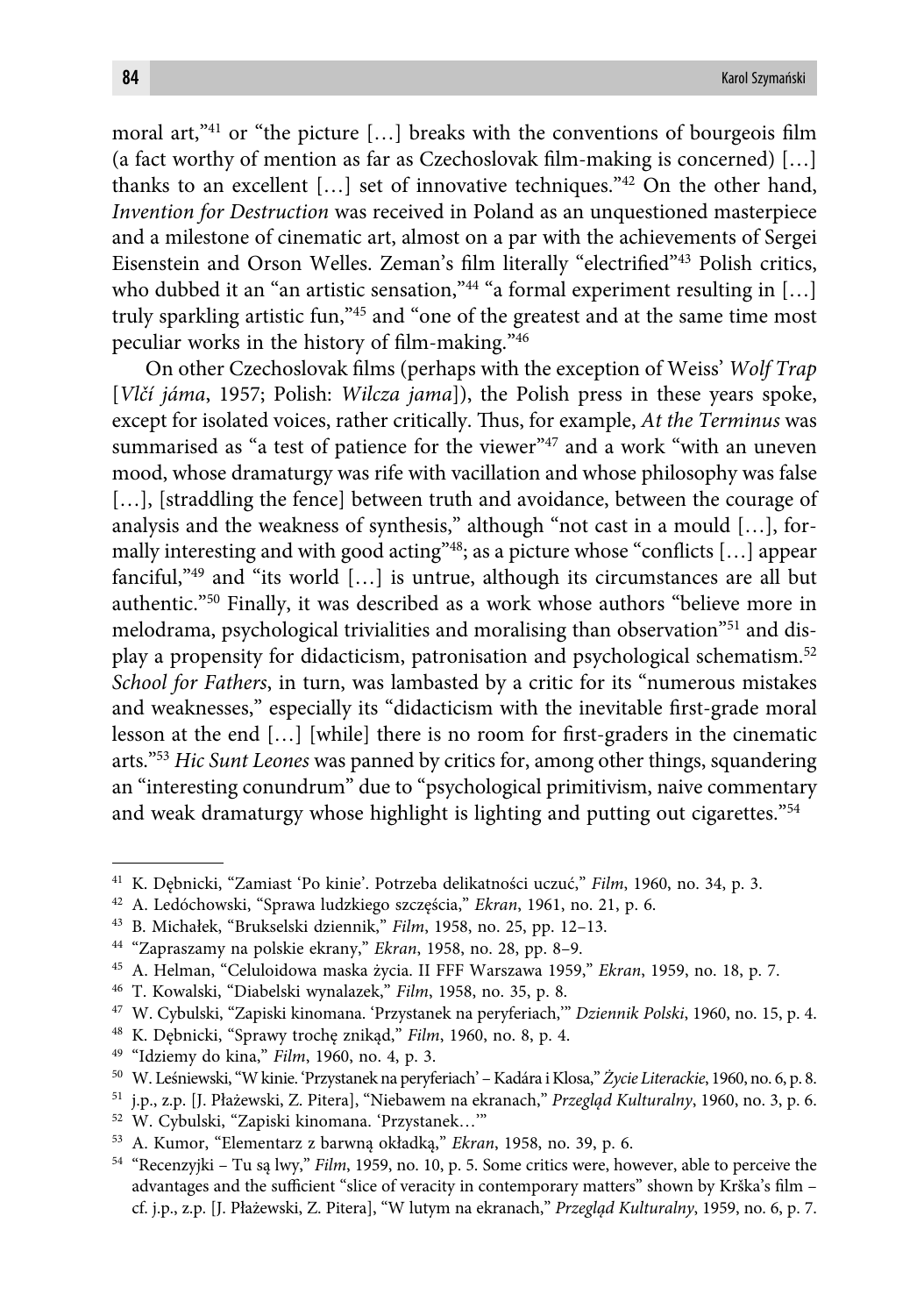All in all, the attitude of Polish critics towards the achievements of Czechoslovak film-making in the late 1950s and early 1960 can be summarised as follows: Czechoslovak films were appreciated for tackling "minor" affairs of ordinary people,55 painting deep psychological portraits of characters and the ability to "reveal the conflicts and dramas simmering underneath the veil of ordinary reality,"<sup>56</sup> supported with a keen sense of observation and social realism, as well as warmth, lyricism and peculiar humour. Polish critics noted the technical efficiency and impeccable technique, good acting, and "agility and inventiveness,"57 but at the same time often downplayed Czechoslovak films as "too easy to watch"<sup>58</sup> and saddled with "sluggish thinking."<sup>59</sup> Czechoslovak cinema was reproached for its "decrepit style,"<sup>60</sup> remaining "usually cold, artificial, rather naively didactic,"<sup>61</sup> "full of naivety"62 and "cheesy […], unnecessarily moralistic in places."63

The Polish press noted the changes taking place in Czechoslovak film-making, even speaking about its "renaissance," but immediately qualified that this meant "a renaissance  $[...]$  not venturing beyond the traditional canon."<sup>64</sup> The critics followed new tendencies in Czechoslovak cinema with attention and sympathy but voiced their disappointment with every new title, saying, for example, that "instead of a breakthrough work, the Czechs again displayed their fine techniques, of which we indeed never had the slightest doubt,"65 or that "this is another ambitious film whose creators ran out of energy."<sup>66</sup> For this reason, the most typical and frequent adjectives used at that time in texts about Czechoslovak cinema include words such as "a cultured effort,"<sup>67</sup> "solidly produced, but without flair,"<sup>68</sup> "so-so,"69 "well made,"70 etc.

It was in such times and circumstances that *Smugglers of Death* came to the screen in Poland.

\*

<sup>55</sup> Cf. e.g. ad. ha., "Piąte koło u wozu," *Wiadomości Filmowe*, 1960, no. 7, p. 14.

<sup>56 (</sup>Ł), "Ucieczka przed cieniem," *Wiadomości Filmowe*, 1960, no. 29, pp. 8–9.

<sup>57</sup> Al-Ka, "W kinie TV. Przybrana córka," *Ekran*, 1961, no. 40, p. 15.

<sup>58</sup> J. Skwara, "Za wcześnie…"

<sup>59</sup> B. Michałek, "VII Festiwal Festiwali Filmowych," *Film*, 1964, no. 3, p. 7.

<sup>60</sup> L. Armatys, "Notatnik wenecki 1961. XXII MRR w Wenecji," *Ekran*, 1961, no. 39, p. 11.

<sup>61</sup> B. Michałek, "Co się zmienia…"

<sup>62 &</sup>quot;Idziemy do kina," *Film*, 1960, no. 25, p. 3.

<sup>63</sup> W. Cybulski, "Zapiski kinomana. 'Srebrny wiatr,'" *Dziennik Polski*, 1958, no. 164, p. 3.

<sup>64</sup> j.b., "W salonie Złotego Lwa," *Film*, 1958, no. 38, p. 13.

<sup>&</sup>lt;sup>65</sup> K. Dębowski, "Effel na ekranie," *Ekran*, 1958, no. 21, p. 12.

<sup>66</sup> S.H.M., "Z naszych ekranów. 'W rozterce,'" *Słowo Ludu. Magazyn Niedzielny*, 1960, no. 43, p. 11.

<sup>67</sup> T. Kowalski, "Wenecja 61. Od naszego specjalnego wysłannika," *Film*, 1961, no. 37, p. 13.

<sup>68</sup> J. Peltz, "Karlovy Vary po raz XIII. Od naszego specjalnego wysłannika," *Film*, 1962, no. 26, p. 12–13.

<sup>&</sup>lt;sup>69</sup> Aleksandra [L. Kydryński], "Listy o filmie," Przekrój, 1958, no. 680, p. 13.

<sup>70 &</sup>quot;Idziemy do kina," *Film*, 1961, no. 15, p. 15.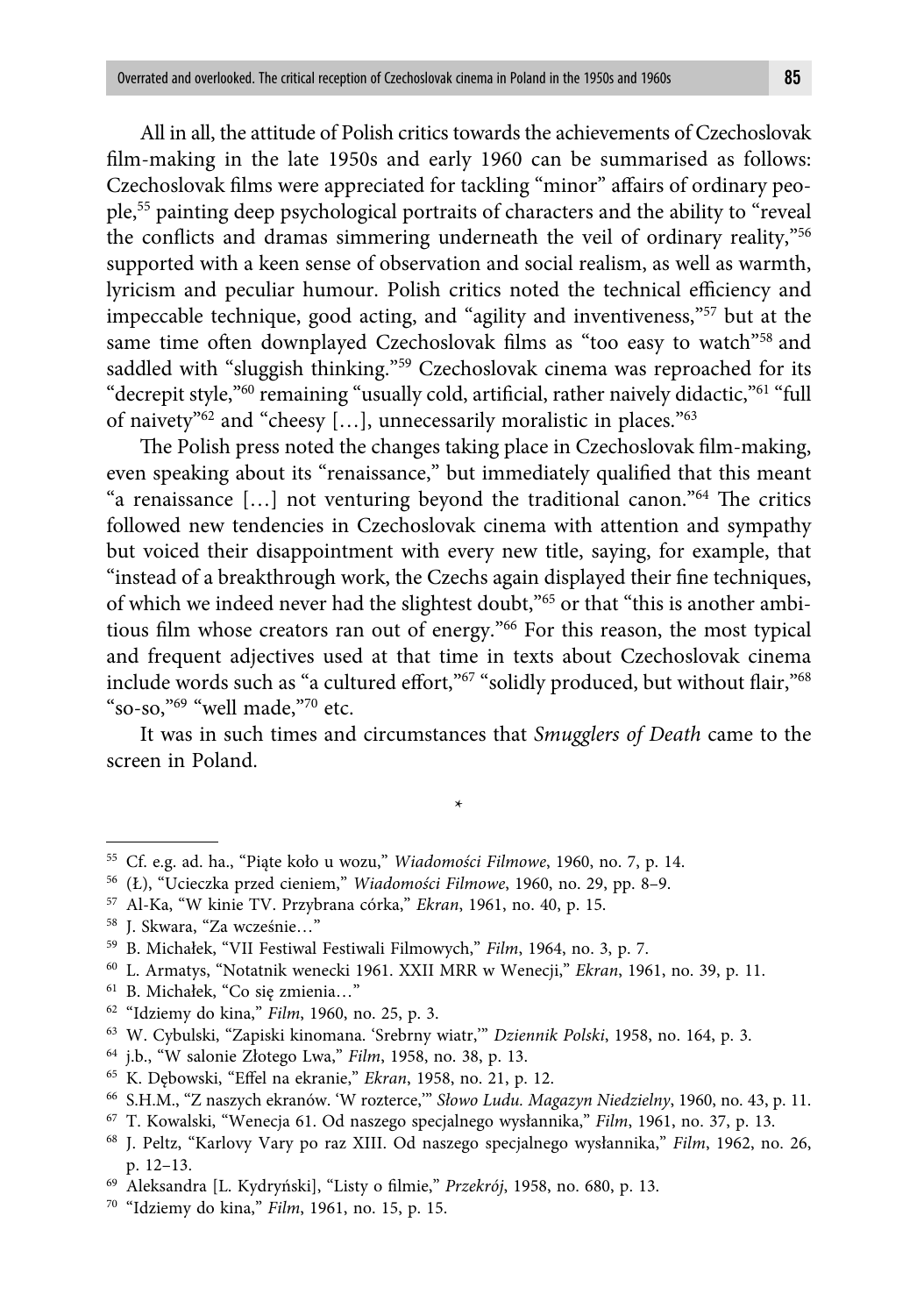A succinct but competent reflection of the preferences and priorities of Polish film critics were the scores awarded to films coming to the big screen announced in the regular column of the *Film* weekly that was entitled "Dziewięciu gniewnych ludzi" ("Nine Angry Men").<sup>71</sup> Let us see, therefore, how the Czechoslovak films cited above were valued there. As it turns out, *Invention for Destruction* not only received a high average score of 5.6 points, ranking among "eminent" works,<sup>72</sup> but, moreover, thanks to that note, became the best-rated Czechoslovak film in the entire history of the first stage (between 1958–1973) when the "Nine Angry Men" was a regular feature of the weekly. The film was thus ranked ahead of such New Wave gems as *Something Different* (O něčem jiném, Věra Chytilová, 1963; Polish: *O czymś innym*) and *Black Peter* (*Černý Petr*, Miloš Forman, 1963; Polish: *Czarny Piotruś*), with average scores of 5.4, as well as of *Loves of a Blonde* (*Lásky jedné plavovlásky*, Miloš Forman, 1965; Polish: *Miłość blondynki*) and *Closely Observed Trains* (*Ostře sledované vlaky*, Jiří Menzel, 1966; Polish: *Pociągi pod specjalnym nadzorem*), which scored 5.0 each. Likewise, *Romeo, Juliet and the Darkness* received a relatively high average score of 4.8 (i.e. a nearly "very good" film), similar to, for example, *Diamonds of the Night (Démanty noci*, Jan Němec, 1964; Polish: *Diamenty nocy*) and *Intimate Lighting* (*Intimní osvětlení*, Ivan Passer, 1965; Polish: *Intymne oświetlenie*). In contrast, other Czechoslovak films screened in Poland between 1958 and 1960 that were rated highly by the "Angry Men" also included *School for Fathers* (average score 4.5, but watched only by two of the nine critics), *Desire*  (average score 4.4) and *Wolf Trap* (4.0). No other title that can be classified as belonging to the renascent Czechoslovak cinema in the late 1950s and the First Wave had resonated so well with or been rated equally highly by Polish critics. *Awakening* (*Probuzení*, Jiří Krejčík, 1959; Polish: *Przebudzenie*) scored an average of 3.4; *At the Terminus*, 3.2; and *Hic Sunt Leones*, a middling 3.0. All these works were therefore considered by Polish critics as, at best, little more than "average." Similar or greater admiration was shown at that time for such admittedly second-rate fi lms as *Of Th ings Supernatural* (Polish: *Nieziemskie historie*, which the "angry men" rated at 3.8 on average); the animated *Creation of the World* (*Stvoření světa*, Eduard Hofman, 1957; Polish: *Stworzenie świata*, which was rated at 3.7); the children's film *Games and Dreams (Hry a sny*, Milan Vošmik, 1958; Polish: *Marzenia i zabawy* – 3.5); the criminal story *A 105-Percent Alibi* (3.4); and *Summer* (*Léto*, K.M. Walló, 1948 – 3.0).

 $71$  The "nine angry men" rated films according to a six-point scale: a score of 6 meant an "excellent/ superb" picture; 5, "very good"; 4, "good"; 3, "average/debatable"; 2, "poor"; and 1, "disastrous". In the year when *Smugglers of Death* premiered, the "nine" were composed of the following film critics: Leon Bukowiecki, Stanisław Grzelecki, Zygmunt Kałużyński, Tadeusz Kowalski, Bolesław Michałek, Zbigniew Pitera, Jerzy Płażewski, Jerzy Toeplitz and Aleksander Jackiewicz (for more see K. Szymański, "Jak 'Dziewięciu…'").

 $72$  The same average score of 5.6 was given by the "angry men" to, for example,  $8\frac{1}{2}$  by Federico Fellini (Otto e mezzo, 1963), *The Naked Island* by Kaneto Shindō (Hadaka no shima, 1960) and *October by* Sergei Eisenstein (*Октябрь*, 1928).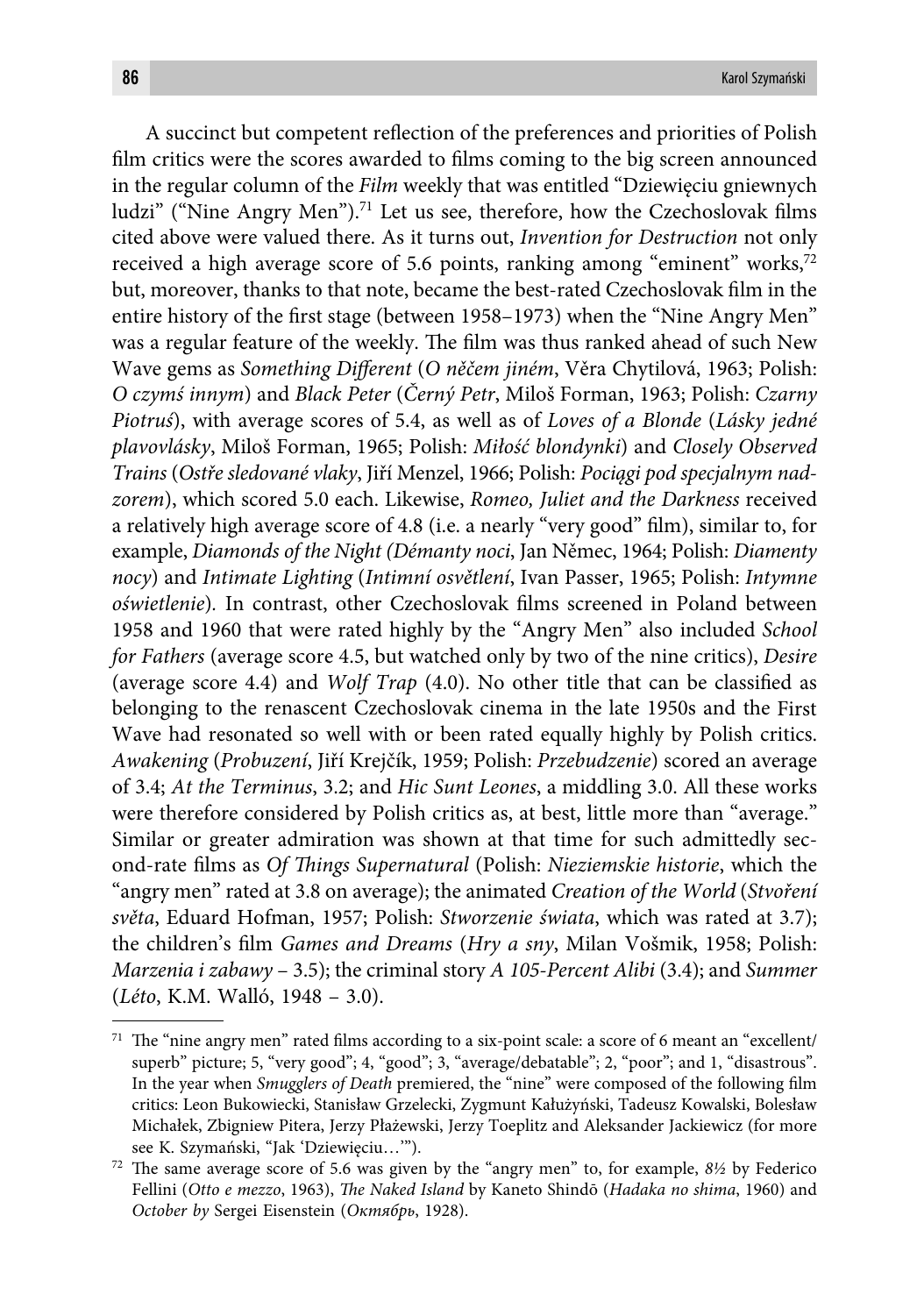*Smugglers of Death* was the "winner" in its category, rated the highest among Czechoslovak titles coming to Polish cinemas in 1960 with an average of 3.8 points, identical to the aforesaid *Of Things Supernatural.<sup>73</sup> Kachyňa's work was viewed* by five out of the nine "angry" critics: Leon Bukowiecki considered the film "very good" and gave it a high score of 5, Tadeusz Kowalski and Zbigniew Pitera settled for a score of 4, rating it "good," while Zygmunt Kałużyński and Stanisław Grzelecki, with a mere 3 points, called it "average."74

In this way, *Smugglers of Death* ranked 13<sup>th</sup> out of the 190 Czechoslovak films reviewed by the "Nine Angry Men" column between 1958 and 1970, together with such titles as *I Survived My Own Death*; *The Sunshine in a Net (Slnko v sieti*, Štefan Uher, 1962; Polish: Słońce w sieci); *The Stolen Airship (Ukradená vzducholoď,* Karel Zeman, 1966; Polish: *Skradziony balon*); Kachyňa's *Stress of Youth*  (Polish: *Zmartwienia*); and *No Laughing Matter* (*Nikdo se nebude smát*, Hynek Bočan, 1965; Polish: *Nikt się śmiać nie będzie*).<sup>75</sup> The film's score was higher than the scores earned by such leading achievements of Czechoslovak film-making as *Valerie and Her Week of Wonders* (*Valerie a týden divů*, Jaromil Jireš, 1970; Polish: Waleria i tydzień cudów) and *The Fifth Horseman Is Fear (...a pátý jezdec je Strach*, Zbyněk Brynych, 1964; Polish: *Piąty jeździec Apokalipsy*), both of which were scored 3.7 by the "Angry Men." Other such films include *Saddled With Five Girls* (*Pět holek na krku*, Evald Schorm, 1967; Polish: *Intrygantki*) and *The Return of the Prodigal Son* (*Návrat ztraceného syna*, Evald Schorm, 1966; Polish: *Powrót syna marnotrawnego*) with 3.5 points; *Adrift* (*Touha zvaná Anada*, Ján Kadár and Elmar Klos, 1969; Polish: *Pożądanie zwane Anada*); and *Oil Lamps* (*Petrolejové lampy*, Juraj Herz, 1971; Polish: *Lampy naftowe*) with 3.3 points; as well as the already mentioned *Hic Sunt Leones* or *The Silver Wind* with 3.0 points; *Midnight Mass* (*Polnočná omša*, Jiří Krejčík, 1962; Polish: *Dzwony na pasterkę*) with 2.5 points; *I, the Distressing God* (*Já truchlivý Bůh*, Antonín Kachlík, 1969; Polish: *Teoria uwodzenia*) with 2.3 points, etc.

The previous and, as I already mentioned, first film of Kachyňa to have been shown on Polish screens, titled *It Will All Be Over Tonight* (Polish: *Nocne spotkania*), was not received favourably. Critics wrote that it demonstrated the important "issue of keeping alert in the army through a naive, uninteresting, shoddy

\*

<sup>&</sup>lt;sup>73</sup> For comparison, among all titles premiered in 1960, the highest scores given by the "angry men" were for *Wild Strawberries* (average 5.9) and *Seven Samurai* (5.5).

<sup>74 &</sup>quot;Dziewięciu gniewnych ludzi," *Film*, 1960, no. 38, p. 3.

<sup>&</sup>lt;sup>75</sup> On the other hand, among global film blockbusters an average score on par with the *Smugglers of Death* was awarded by the "angry men" to, for example, *The Paradine Case* by Alfred Hitchcock (1947), *Senso* by Luchino Visconti (1954), *The Guns of Navarrone* by J. Lee Thompson (1961), *Tora! Tora! Tora!* by Richard Fleischer, the fourth and fifth parts of *Liberation* by Yuri Ozerov (*Освобождение*, 1969–1970), etc.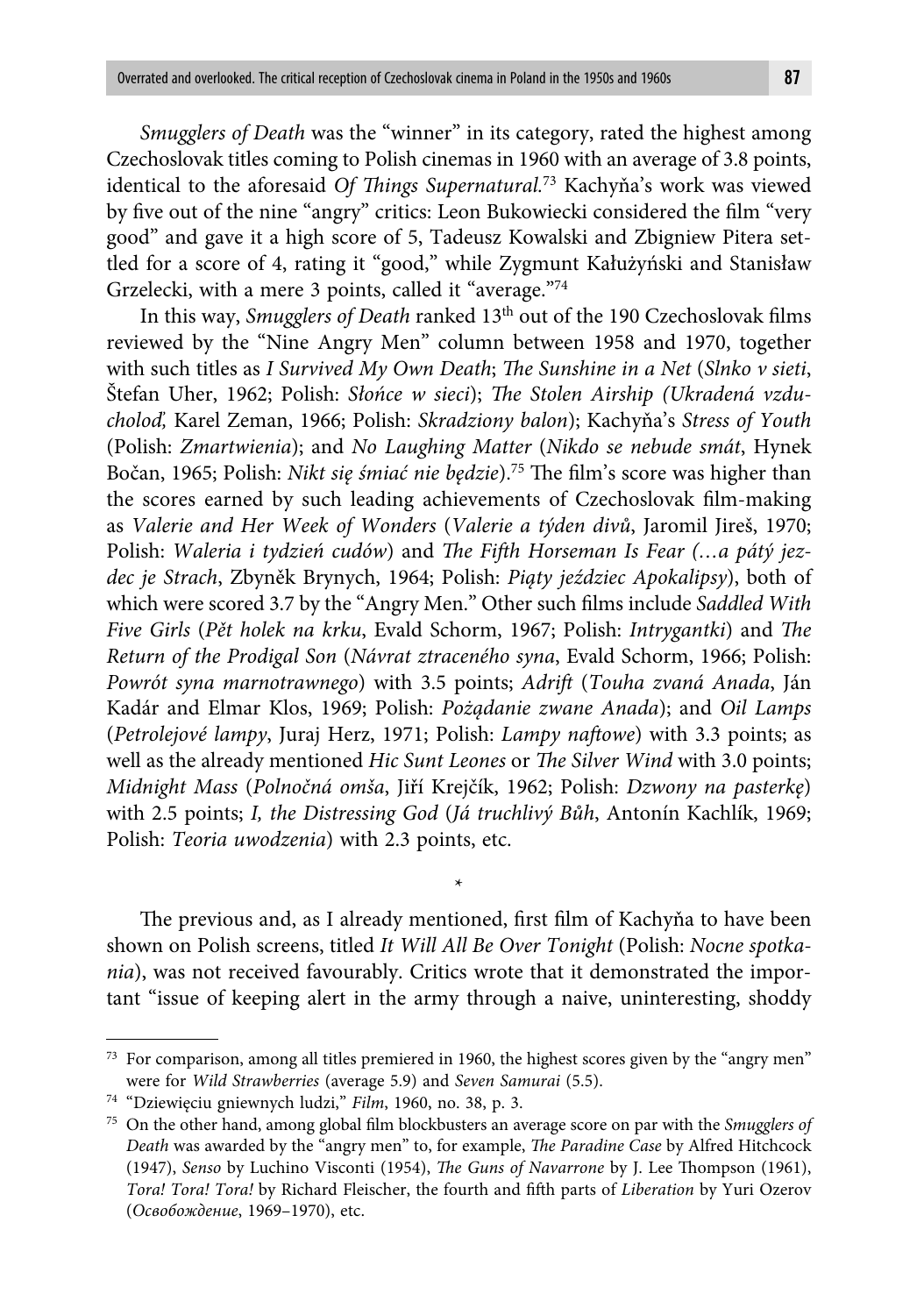romance."76 On the other hand, *Smugglers of Death*, though with some important qualifications, enjoyed an unquestionably much better reception overall. Whereas in the Poland of 1955, *It Will All Be Over Tonight* was still viewed in the context of "attempts of imperialist intelligence services" that were foiled by the comrades of the Czechoslovak Army and the perfidious games of "bankrupt Western espionage agencies" using "stale, poor man's vamps" (note that the reviews contained a surprising melange of ideological perspectives, genre analysis and references to pre-war fi lms starring Greta Garbo and Marlena Dietrich),77 in 1960 *Smugglers of Death* was already perceived and discussed mainly as "only" an "attractive,"78 "cleverly directed"79 piece of entertainment depicting "dramatic adventures"80 "in an espionage setting."81 Basically, *Smugglers of Death* was considered as typical of the adventure and thriller genre<sup>82</sup> and described as "an adventure film," $83$ " a thriller,"84 or "adventure and thrill picture."85

The critics noted that Kachyňa's work was based on "authentic events" that took place in the winter of 1948<sup>86</sup> and stressed that it contained a "meticulous" depiction of the first post-war years.<sup>87</sup> Somewhat inconsistently, they wrote that "the plot unfolds in a small border village used as a base for smuggling trips,"88 that the film is "the story of a guard post lost among the swamps,"<sup>89</sup> and that it successfully "depicts the hard, devoted life of border guards in a small town."<sup>90</sup> In a brief, military style, the journalists emphasised that it was "a very difficult border section,"<sup>91</sup> where "a meagre border guard company battles a gang of smugglers and spies,"92 and that their service involved "extreme responsibility and danger."93

However, all these phrases mentioning "border areas," "foreign countries," "battles of border guard troops," "gangs of smugglers," "spies," "responsibility" and "danger" are succinct and enigmatic. It appears as if there was no need to

79 "Idziemy do kina," *Film*, 1960, no. 35, p. 3*.*

- <sup>81</sup> Al-Ka, "Nowe zakupy filmowe," *Ekran*, 1960, no. 21, p. 2.
- 82 "Przeczytaj, zanim…"

- 84 "Idziemy do kina," *Film*, 1960, no. 35, p. 3; (ś), "Przez zieloną…"; "Przeczytaj, zanim…"
- 85 "Idziemy do kina," *Film*, 1960, no. 35, p. 3; L. Bukowiecki, op. cit*.*; W. Cybulski, "Zapiski kinomana. 'Przez zieloną…,'"; (ś), "Przez zieloną…"
- 86 (y), "Król Szumawy."
- 87 J. Skwara, "Za wcześnie…"
- 88 "Idziemy do kina," *Film*, 1960, no. 35, p. 3*.*
- 89 WIDZ, op. cit.
- 90 W. Cybulski, "Zapiski kinomana. 'Przez zieloną…'"
- 91 (y), "Król Szumawy."
- 92 "Przeczytaj, zanim…"
- 93 (J. Jur.), op. cit.

<sup>76</sup> Z. Pitera, "Nasze recenzje. Nocne spotkania," *Film*, 1955, no. 51–52, p. 20.

<sup>77</sup> Ibid.

<sup>78</sup> L. Bukowiecki, op. cit.

<sup>80 &</sup>quot;Filmy nowozakupione…"

<sup>83</sup> L. Bukowiecki, op. cit.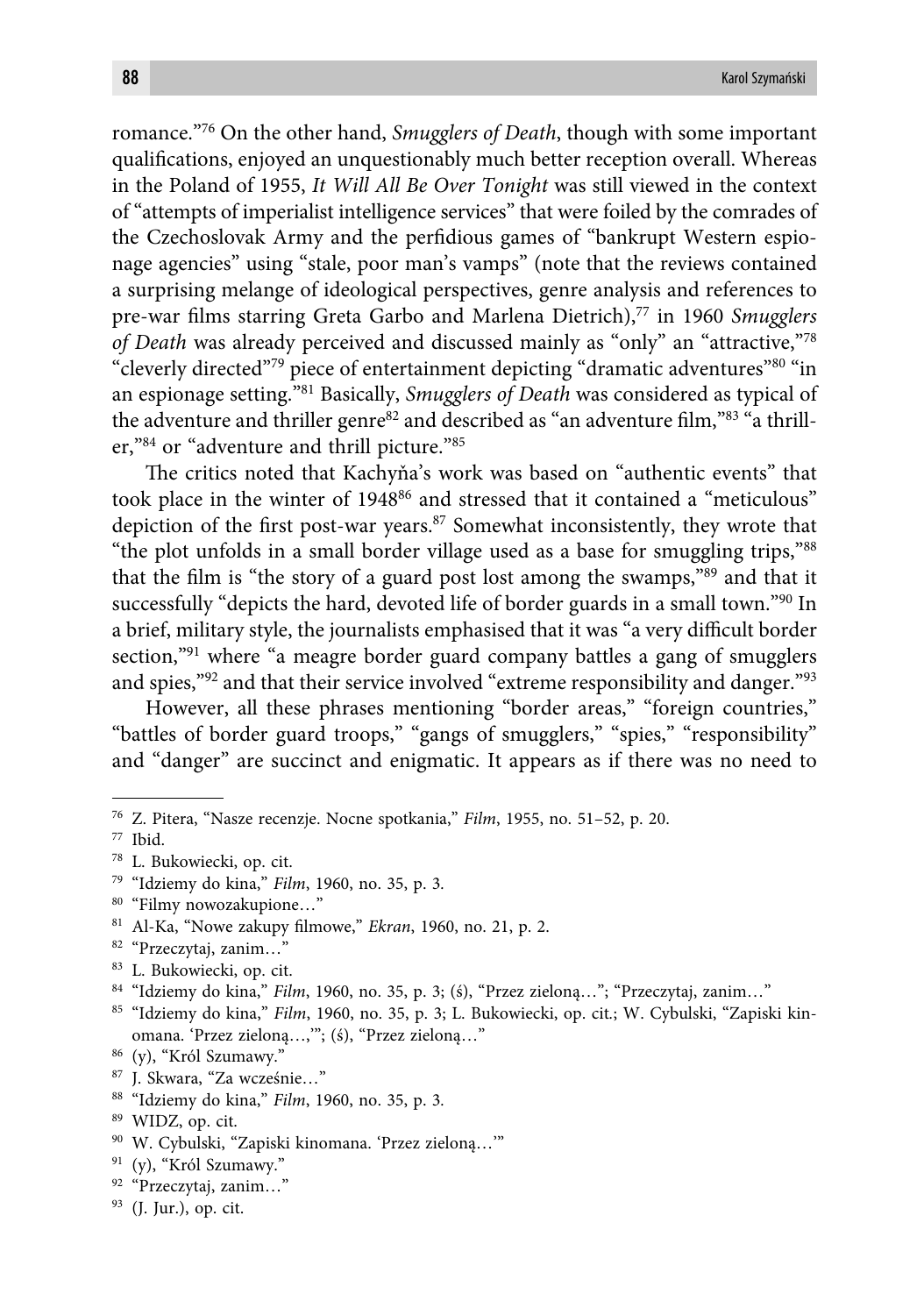explain to Polish readers precisely what foreign country was being referred to and what the smuggling and espionage was about. Only two texts contain some fragmentary details: a review in *Tygodnik Powszechny* specifically suggested that the plot of the film is set "at the Czechoslovak–West German border in 1948,"<sup>94</sup> while Skwara's review in *Film* mentions one of the film's subplots, a dilemma faced by the protagonist, who must choose between staying in Czechoslovakia and fleeing to West Germany with her smuggling husband.<sup>95</sup>

Thus, the Polish critical reception of *Smugglers of Death* is enveloped in a certain mystery and definite shift in emphasis. Kachyňa's work, which, according to Jan Lukes,<sup>96</sup> should be classified as belonging to a wave of films which in the late 1950s and 1960s (following the Banská Bystrica affair<sup>97</sup>) revived the mood of suspicions, obsession with espionage and ideological confrontation with the West,<sup>98</sup> was discussed in Poland mostly in genre terms, almost without mentioning its ideological sense and origin. According to Polish reviewers, *Smugglers of Death* satisfied "the still felt dearth of so-called average, mass films which would be communicable and simple and afford everyone pleasant entertainment without sacrificing artistic values."<sup>99</sup> In light of these opinions, the success of Kachyňa's film was no surprise, because the film contained "all features that for years have been unfailingly requisite for attracting large groups of cinema lovers"; namely, a small border village surrounded by swamps, gangs of smugglers, border guards and a romance plot.<sup>100</sup> In a word, the picture was advertised in Poland as a "topnotch thriller,"101 or, with some exaggeration, as "the best and most attractive adventure film produced in Czechoslovakia."<sup>102</sup>

100 (ś), "Przez zieloną…"

<sup>94 &</sup>quot;Przeczytaj, zanim…"

<sup>95</sup> J. Skwara, "Za wcześnie…"

<sup>96</sup> J. Lukeš, *Diagnózy času. Český a slovenský poválečný fi lm (1945–2012)*, Praha, 2013, p. 96.

<sup>&</sup>lt;sup>97</sup> At a conference following the 1<sup>st</sup> Festival of Czechoslovak Films in Banská Bystrica (22–28 February 1959) the then minister of education and culture František Kahuda severely criticised the liberalising tendencies of Czechoslovak cinema in 1957 and 1958, manifest in abandoning the socialist realism framework and a critical discussion of contemporary topics. The party brought out the guns mostly against four films (which were consequently shelved): *Three Wishes* (*Tři přání*) by Kadár and Klos, *Hic Sunt Leones* by Krška, *Th e Star Travels South* (*Hvězda jede na jih*) by Oldřich Lipski and the medium-length *The End of the Fortune-Teller* (*Konec jasnovidce*) by Vladimír Svitáček and Ján Roháč. The Banská Bystrica conference was followed by a wave of organisational and personal repressions, with one team of artists disbanded, several employees dismissed from the Barrandov film studio and others sent for "resocialisation" courses; Kadár and Klos were slapped with a two-year creative ban, Krška was pressured to retire, etc. The party thus suppressed the first symptoms of the thaw and restored order in film-making, halting the decentralisation and liberalisation tendencies for two years. The ice started to break again only when the New Wave surged in the early 1960s.

<sup>98</sup> J. Lukeš, op. cit., s. 96.

<sup>99</sup> WIDZ, op. cit.

<sup>101 (</sup>J. Jur.), op. cit.

<sup>102</sup> L. Bukowiecki, op. cit.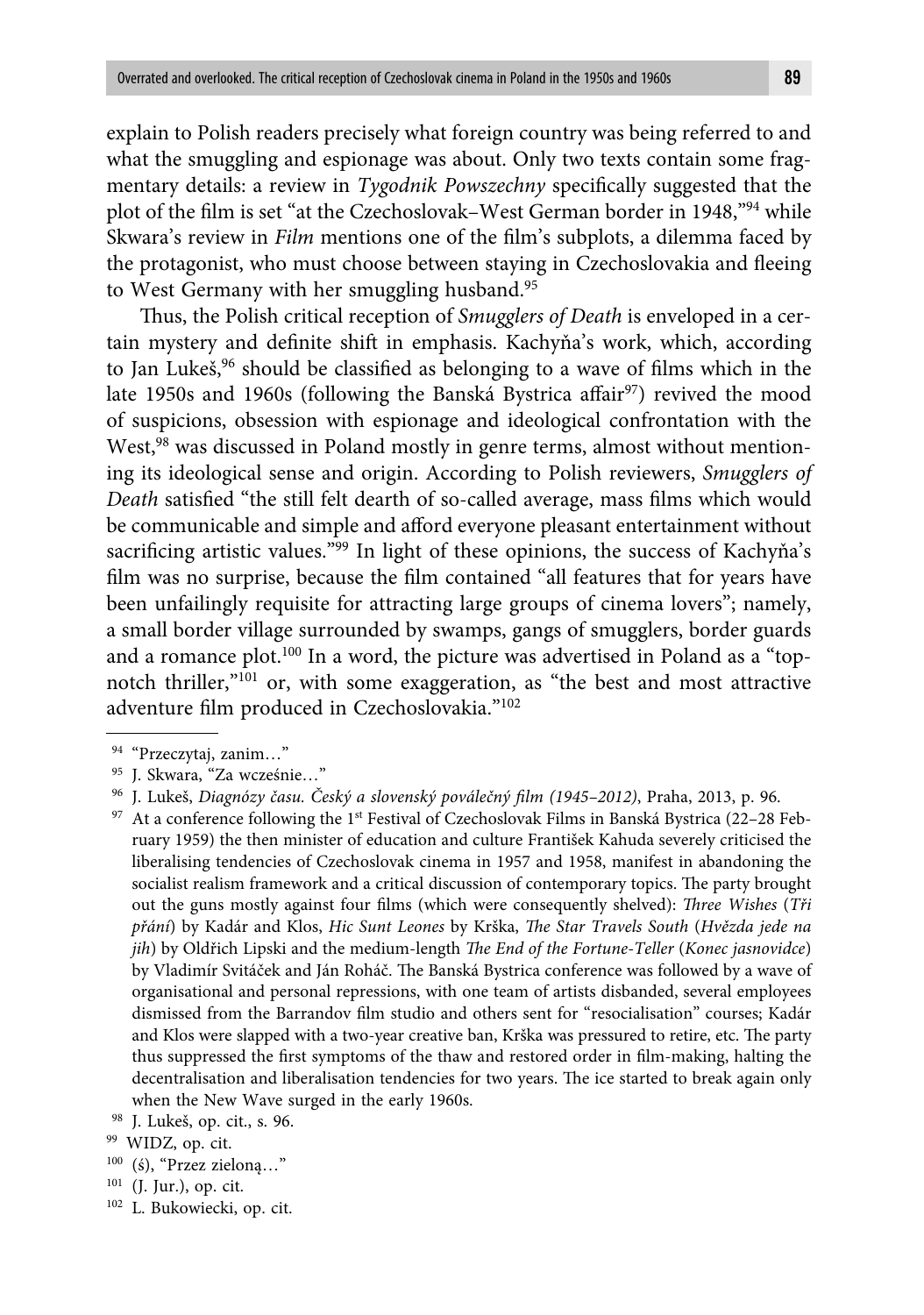It should be noted here that Polish film critics engaged in a perennial struggle to promote valuable domestic entertainment cinema and efficiently produced genre films, especially on contemporary topics. The Czechoslovak achievements in this respect were viewed with envy, and complaints that "the Czech manage to do what we don't" resurfaced almost with every premiered comedy, thriller or children's film produced by Poland's southern neighbours. Still in the 1950s, Irena Merz showed appreciation for Czech film-makers who "did not abandon thrillers" and "successfully depicted some flagrant symptoms of ongoing class struggle in their unjustly condemned  $-$  I do not hesitate to use that label – crime films." $103$  Likewise, in times when films not just such as *Smugglers of Death*, but also *A 105-Percent Alibi*, *Th e Fift h Division* (*Páté oddělení*, Jindřich Polák, 1960; Polish: *Piąty wydział*) or *Th eresa* (*Tereza*, Pavel Blumenfeld, 1961; Polish: *Teresa prowadzi śledztwo*) graced Polish screens, reviewers compared paltry domestic achievements in entertainment cinema ("the Polish skeleton in a closet" $104$ ) with the successes enjoyed by Czechoslovak directors. Among other things, they wrote that it was indeed noticeable that "Czechoslovak film producers specialise in genres much in demand by the mass audience, which we are sorely lacking" (i.e. in children's and crime films<sup>105</sup>) and that "we are only making our first larger-scale attempts in this area,"106 while the Czechs "with admirable perseverance and scorn for death systematically produce  $[\dots]$  crime films, some good, some less so – but films all the same."<sup>107</sup> It was stressed that "Czech film-makers have had a respectable tradition of producing crime films,"<sup>108</sup> "have specialised in these matters for a long time,"<sup>109</sup> and "are more adept and efficient in producing crime films than we are."<sup>110</sup> What was especially admired in Poland was that "the Czechs set their cameras on the present and [...] aim to suffuse all film genres - crime, social drama, comedy or melodrama – with it."<sup>111</sup> Such views and – there's no denying it – resentments also aff ected, rightly or wrongly, the manner in which *Smugglers of Death* was received in Poland as an example of an "ambitious" thriller.

As an aside, it is worth noting a certain interesting and symptomatic difference: while *Smugglers of Death* was successful and acclaimed in Czechoslovakia, becoming a "cult film" both for the generation growing up in the late 1950s and early 1960s, and for their successors,<sup>112</sup> in Poland no title from the same era, shot

<sup>103</sup> I. Merz, op. cit., p. 30.

<sup>104</sup> A. Horoszczak, "Alibi nie wystarcza. O czechosłowackim 'kryminale,'" *Ekran*, 1962, no. 30, p. 6.

<sup>&</sup>lt;sup>105</sup> L. Pijanowski, "Nowe filmy czechosłowackie," *Nowa Kultura*, 1961, no. 47, p. 8.

<sup>106</sup> W. Cybulski, "Zapiski kinomana. 'Piąty wydział,'" *Dziennik Polski*, 1963, no. 11, p. 6.

<sup>107</sup> A. Horoszczak, "Alibi nie wystarcza."

<sup>108 &</sup>quot;105% alibi," *Wiadomości Filmowe*, 1960, no. 28, pp. 8–9.

<sup>109</sup> j.p. [J. Płażewski], "Na ekranach," *Przegląd Kulturalny*, 1963, no. 2, p. 9.

<sup>110</sup> j.p., z.p. [J. Płażewski, Z. Pitera], "Na ekranach," *Przegląd Kulturalny*, 1962, no. 32, p. 9.

<sup>111</sup> W. Cybulski, "Zapiski kinomana. 'Przez zieloną…'"

<sup>&</sup>lt;sup>112</sup> Kachyňa's film was a smash hit in Czechoslovak cinemas: between the premiere on 25 December 1959 and the end of June 1960 it had an audience of 2,779,000 (K. Morava, "Je možné zastavit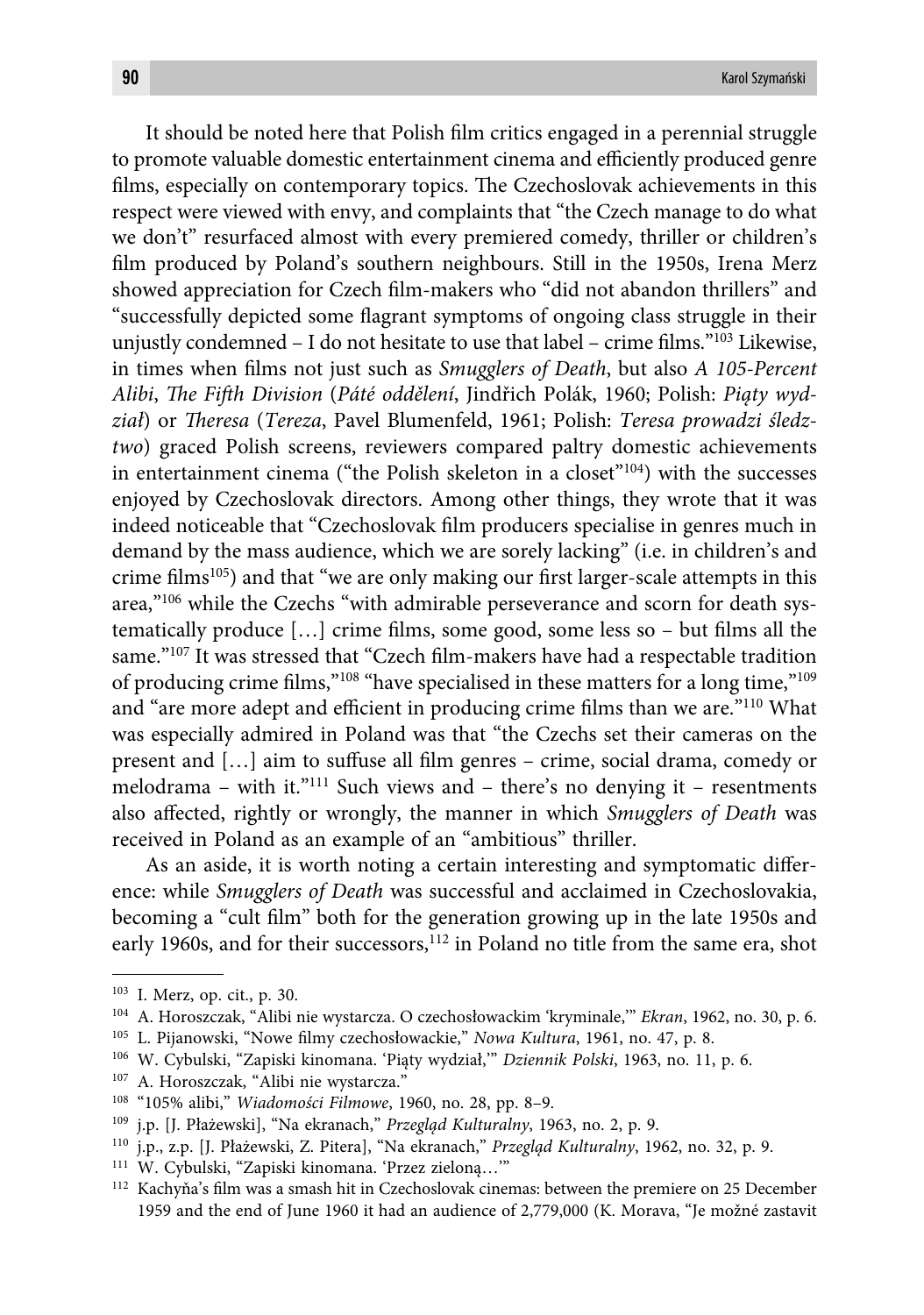in similar conditions and containing a mix of ideology and entertainment similar to Kachyňa's work (such as *Shadow [Cień]* by Jerzy Kawalerowicz, 1956, or *The Depot of the Dead* [*Baza ludzi umarłych*] by Czesław Petelski, 1958), resounded as vividly and persistently, or enjoyed a similar cult status.

\*

Polish critics generally assessed *Smugglers of Death* as "an interesting film attracting the viewer's interest."<sup>113</sup> The theme of the picture (which, they wrote, "undoubtedly had some charm in it" $114$ ) appeared to them similar to such communist-era "adventure films" as the Polish *Devil's Ravine* (Czarci żleb, Aldo Vergano and Tadeusz Kański, 1949)115 or the Soviet *A Fortress in the Mountains* (*Застава в горах*, Konstantin Yudin, 1953; Polish: *Strażnica w górach*).116 In turn, according to the reviewers, the film's mood was "set in the French manner,"<sup>117</sup> and the austere scenery and appearances of post-war years recalled *Story of G.I. Joe* by William A. Wellman (1945) or "certain Soviet titles."<sup>118</sup>

In reviews, the value of Kachyňa's work was ascribed mainly to four factors: "the thrills, a mysterious mood, the solid work of the director and the skill of the cameraman."<sup>119</sup> The critics wrote that "the suspenseful plot unfolds artfully  $[\ldots]$ [and that] the viewer leaves the cinema with the pleasant awareness of being treated well."<sup>120</sup> The general assessment was that "as far as the plot is concerned, the attempt was successful, and the film does create some suspense"<sup>121</sup> and evokes emotional

pokles návštěvnosti kin?," *Film a Doba*, 1962, no. 4, p. 198), which grew to 4,100,916 by the end of 1995 (V. Březina, Lexikon českého filmu. 2000 filmů 1930–1996, Praha, 1996, p. 188). The cult status of *Smugglers of Death*, both during the communist era and after its collapse, is acknowledged by P. Bednařík, "Strážci hranic ve filmu," Literární Noviny of 29 May 2013, http://literarky.cz/kultura/film/14908-straci-hranic-vefilmu (accessed: 20 December 2018) and also proven by existing traditions of trekking in the footsteps of the King of Šumava (cf. ak, "Král Šumavy se vrací," *KAM po česku* of 2 November 2014, https://www.kampocesku.cz/clanek/15697/ kral-sumavy-se-vraci (accessed: 20 December 2018); "Po stopách krále Šumavy," *Cestujeme Šumavou*, http://www.cestujemesumavou.cz/po-stopach-krale-sumavy (accessed: 20 December 2018), etc. On the other hand, when the film was broadcast again on Czech TV after the Velvet Revolution, for example, under the title *A harmless detective flick or the apology of communism?*, it met with protests and hot debates, almost as violent and universal as those attending the screening of the infamous pro-regime series *Thirty Cases of Major Zeman* (30 případů majora *Zemana*, dir. Jiří Sequens, 1974) – cf. J. Kohoutek, *Veřejná polemika o uvedení seriálu Třicet případů majora Zemana v České televizi po roce 1989 (diskurzivní analýza českého celostátního tisku). (Magisterská diplomová práce)*, Brno, 2011, pp. 56–58.

<sup>113 (</sup>J. Jur.), op. cit.

<sup>114</sup> Ibid.

<sup>115</sup> j.p., z.p., "Na ekranach," *Przegląd Kulturalny*, 1960; (J. Jur.), op. cit.

<sup>116 (</sup>J. Jur.), op. cit.

<sup>117</sup> J. Skwara, "Za wcześnie…"

<sup>118</sup> W. Cybulski, "Zapiski kinomana. 'Przez zieloną…'"

<sup>119 (</sup>J. Jur.), op. cit.

<sup>120</sup> WIDZ, op. cit.

<sup>121</sup> W. Cybulski, "Zapiski kinomana. 'Przez zieloną…'"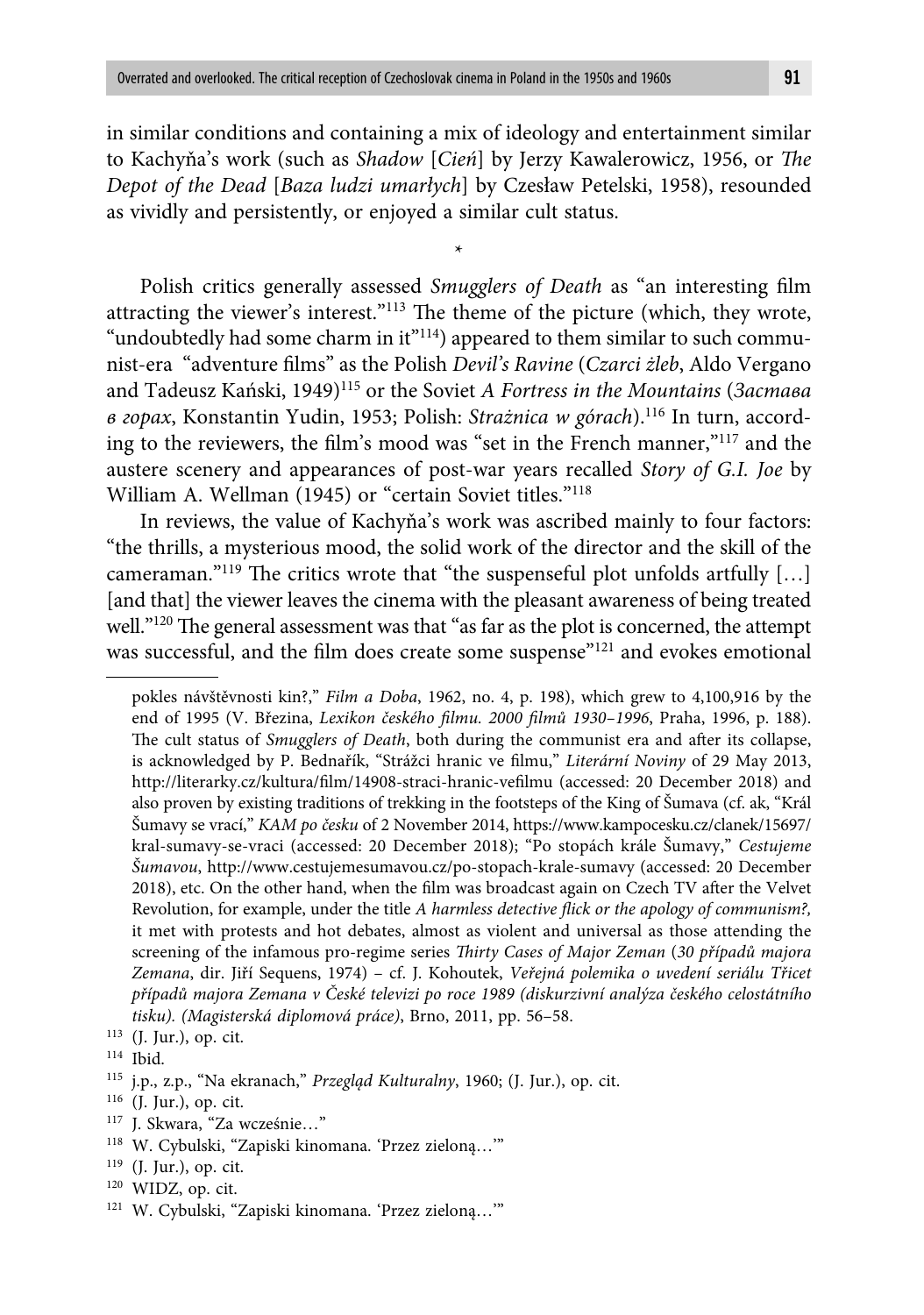reactions from the audience, because the director and cameraman "masterly utilise the border swamp scenery, expertly combining all the thrilling tricks of gunfight poetics."122 All of this was summarised by a statement that, as for the adventures and thrills, "the picture could well serve as a prime example of the genre."123

In addition, critics were mostly unanimous in pointing out that Kachyňa's work suggestively "recreates the mood of mystery and depicts the hard, devoted life of border guards in a small town,"<sup>124</sup> "especially as the very scenery in which the events unfold (night, fog, swamps) provides a suitable setting."<sup>125</sup> "The mood of terror and mystery […] [was] skilfully produced […], [and] the image of the first post-war years is frugal and meticulous, as if patiently chiselled out." $126$ 

In the Polish press, *Smugglers of Death* was also presented as the work of a "young and ambitious"<sup>127</sup> and "proficient"<sup>128</sup> director, as a picture in which "we see not only a glimpse of life, but also feel the hand of an artist who is able to give the right sense to every detail."<sup>129</sup> The critics wrote, for example, that Kachyňa, "skilfully merging more and more thrilling plots, keeps on revealing new details to us that combine into a logical whole"130 and that this "proves that he has mastered the film-making craft well."<sup>131</sup> The director was praised for "solid work" and a "high standard of art  $[...]$  often exceeding  $[...]$  the 'good enough' mediocrity."<sup>132</sup>

The other co-creator of the film, whose work was as much discussed by Polish critics as the director's skills, was the cameraman, Josef Illík, "a man of considerable inventiveness."133 In this respect, however, reviewers were usually limited to general observations that "the film is shot well,"<sup>134</sup> that the work's special value lies in "original shots,"<sup>135</sup> or that "the cameraman's splendid work stands out."<sup>136</sup> Some, however, tried to go into greater detail about their impressions and produce more than a trivial assessment, writing, for example, that "the mysterious mood is even more immersive thanks to the shooting [...] The night-time scenes, taking place in swamps, in rain or fog, are particularly interesting and reveal a highly skilled cameraman,"<sup>137</sup> or "well-considered camera settings, beautifully combined

- 127 L. Bukowiecki, op. cit.
- 128 W. Cybulski, "Zapiski kinomana. 'Przez zieloną…'"
- 129 J. Skwara, "Za wcześnie…"
- 130 (J. Jur.), op. cit.
- 131 (ś), "Przez zieloną…"
- 132 WIDZ, op. cit.
- 133 W. Cybulski, "Zapiski kinomana. 'Przez zieloną…'"
- 134 "Idziemy do kina," *Film*, 1960, no. 35, p. 15.
- $135$  (ś), "Przez zieloną..."
- 136 L. Bukowiecki, op. cit.
- 137 (J. Jur.), op. cit.

<sup>122</sup> j.p., z.p., "Na ekranach", *Przegląd Kulturalny*, 1960*.*

<sup>123 &</sup>quot;Przeczytaj, zanim…"

<sup>124</sup> W. Cybulski, "Zapiski kinomana. 'Przez zieloną…'"

<sup>&</sup>lt;sup>125</sup> "Przeczytaj, zanim..."

<sup>126</sup> J. Skwara, "Za wcześnie…"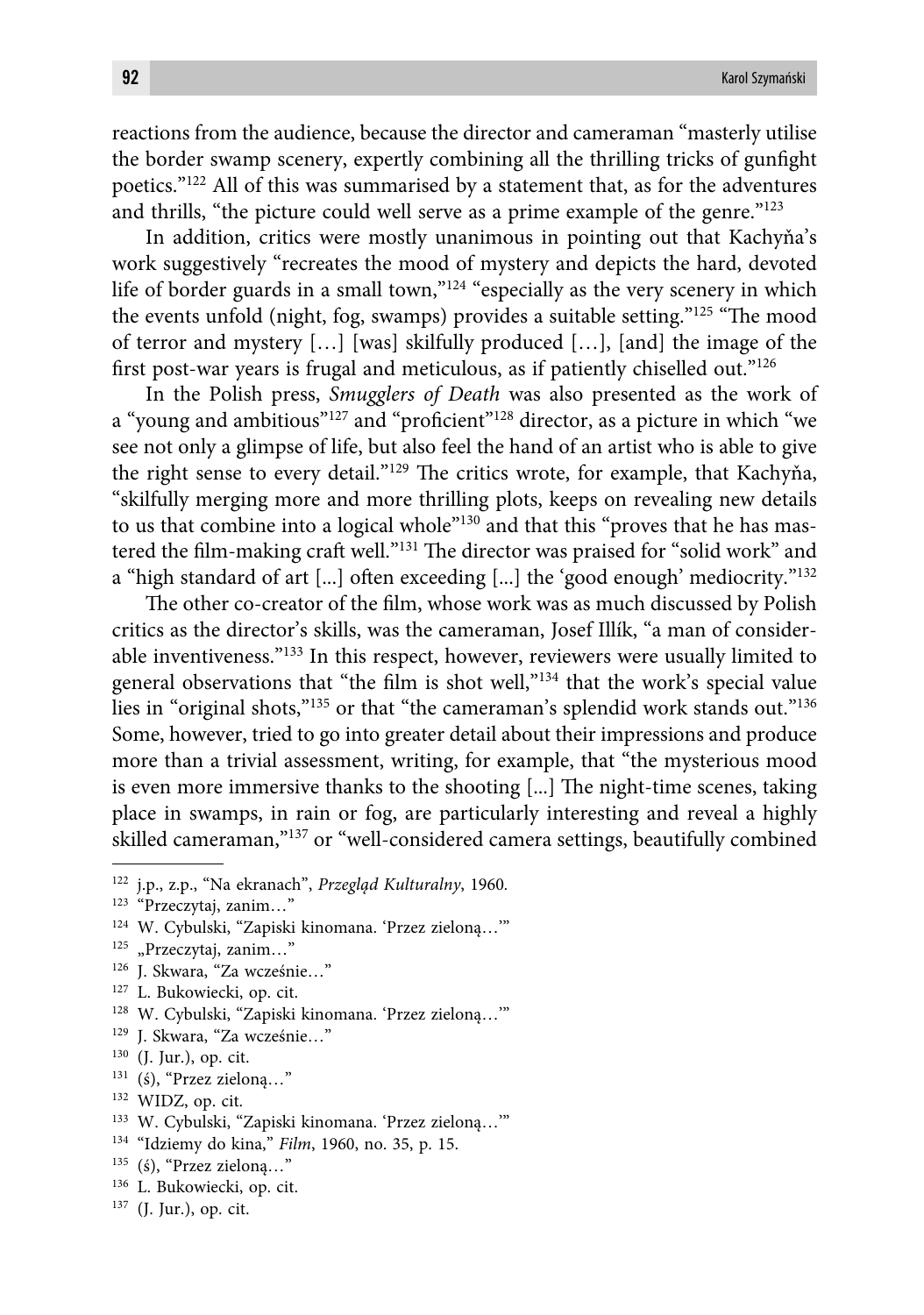frames, the ability to use chiaroscuro that works best at night [...] are the hallmarks of a real cameraman."138

Eventually, after those more or less detailed technical remarks, critics could make an appeal: "remember the names of Kachyňa and Illík – we will certainly be hearing them again."<sup>139</sup> On the other hand, other aspects of filming work in *Smugglers of Death* were mostly disregarded in Polish film criticism. We can find only two, rather off -hand (but favourable) opinions concerning the actors, which, however, can hardly be defined as particularly revelatory: "the acting [is] up to good, reliable standards,"140 and "the actors […] convincingly portray their roles of 'ordinary' people facing uncommon circumstances."141

\*

The reviewers cited the advantages of *Smugglers of Death* mentioned above, but ultimately were not uniformly positive in praising the film. Most voiced disappointment because of a squandered "opportunity to produce an ambitious thriller."142 While some noted the strengths of Kachyňa's work, others also observed "greater, unfortunately unfulfilled expectations"<sup>143</sup> and the frustrated "ambitions" of producing a thriller with greater intellectual value."<sup>144</sup> The critics stated that "it is a pity to waste all these opportunities provided by the subject and so smoothly glossed over in the film,"<sup>145</sup> but varied in discovering the reason for this lack of fulfilment. Some thought that the picture would have been good "if it kept strictly to adventures and thrills," because "tacking on a first-sight love motif between a guard newly arrived at the post and the wife of the local 'king of smugglers' complicated and fractured the tragic conflict as a whole, saddling it with the weight of cheap melodrama."146 Others, on the contrary, asserted that "going beyond a mere thriller" was necessary.<sup>147</sup>

The charges against the film were mostly that the "tragedy of fate," "tragedy of choice […] had no colour in it,"148 and that the "the love tragedy thread, introduced with a fanfare, peters out as scenes pass by […] and the planned lyricism gives way to sentimentalism, which moreover 'fashionably' stands out against the stark military background."149 In addition, critics observed that although "it is obvious

<sup>138 (</sup>ś), "Przez zieloną…"

<sup>139</sup> W. Cybulski, "Zapiski kinomana. 'Przez zieloną…'"

<sup>140</sup> Ibid.

<sup>141 (</sup>J. Jur.), op. cit.

<sup>142</sup> J. Skwara, "Za wcześnie…"

<sup>143</sup> W. Cybulski, "Zapiski kinomana. 'Przez zieloną…'"

<sup>144</sup> J. Skwara, "Za wcześnie…"; see also: "Zapiski kinomana. 'Przez zieloną…'"; WIDZ, op. cit.

<sup>145</sup> J. Skwara, "Za wcześnie…"

<sup>146 &</sup>quot;Przeczytaj, zanim…"

<sup>147</sup> J. Skwara, "Za wcześnie…"

<sup>148</sup> Ibid.

<sup>149</sup> W. Cybulski, "Zapiski kinomana. 'Przez zieloną…'"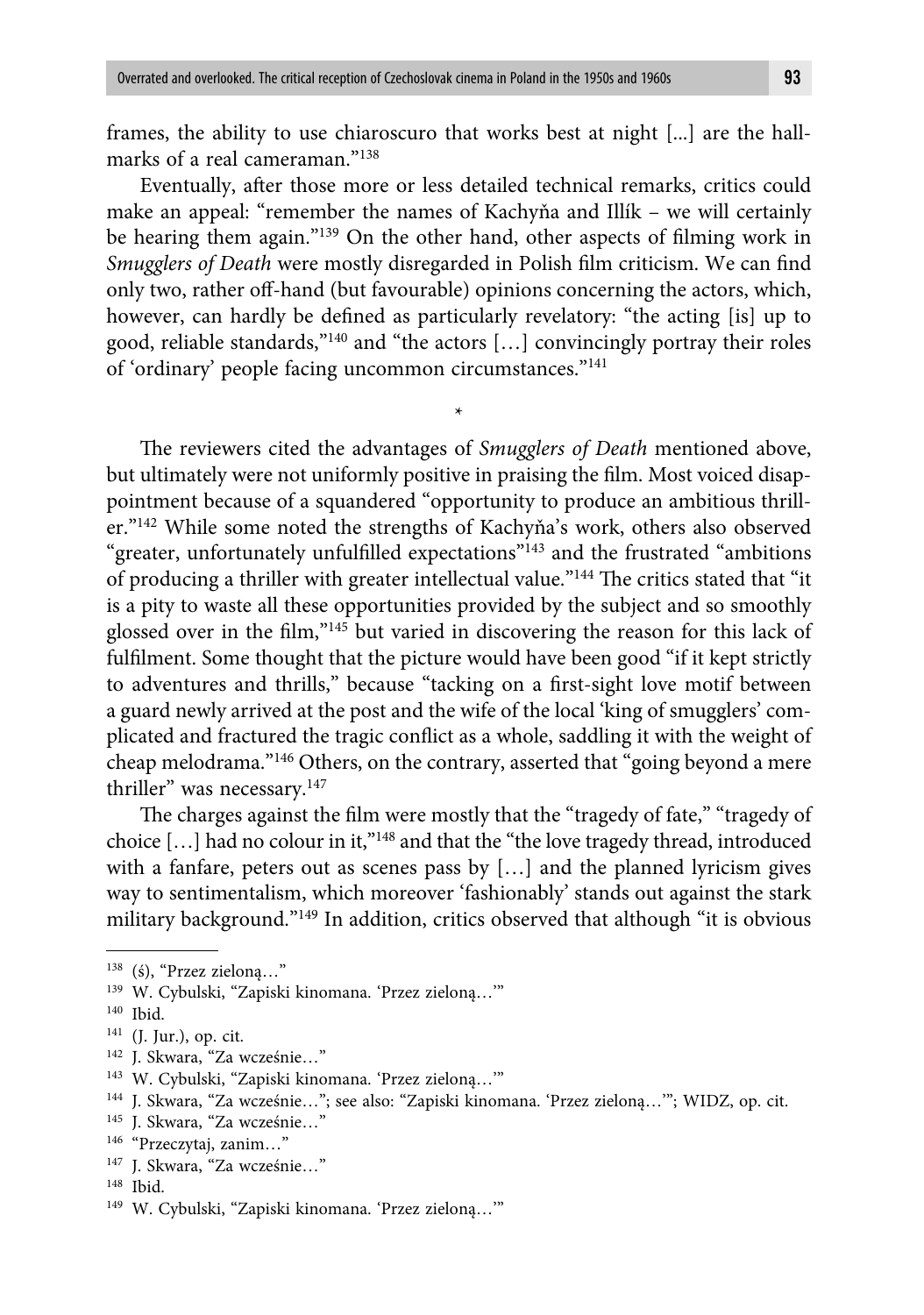that the producers made an effort [...] to give the characters more psychological depth,"<sup>150</sup> "the attempts to distinguish [them]  $[...]$  are reduced to simplified traits (one likes to write letters, another plays the saxophone…)."151

As already noted, most reviews rated the "solid work" of the director and cameraman favourably, but two reviewers voiced essentially critical reservations. Skwara asserted, among other things, that "more than psychology, the director's interests lean towards the over-the-hill 'little neorealism': living in a border guard post in small town. And then there's the inevitable tribute towards the cheap conventions of a thriller: the aura of terror and mystery surrounding the elusive 'King of Šumava.'"152 Władysław Cybulski, in turn, considered that set against the border scenery and the reality of military life, "the unexpected […] artistry of certain takes and the grim poetry of exterior shots may have aimed too high, and at times even appear pretentious."153

Eventually, *Smugglers of Death* was received by the Polish press as "an otherwise successful picture,"<sup>154</sup> that "though well-intentioned [...] does not propose anything new. It is merely a recapitulation of certain explorations, a gesture of resignation."155 Kachyňa's work was therefore summarised as "in general, an interesting second-rank picture"<sup>156</sup> which "can actually pass for an achievement compared to other local productions."157 In a word: "Tension, emotions – but routine."158 But others wrote: "after all, it is decidedly too early for resignation,"<sup>159</sup> because "the viewer feels that he is entitled to expect more from such gifted film-makers in the future."160

Such was the reception of *Smugglers of Death* in 1960, immediately after the film premiered on Polish screens. In later years, when titles such as *Vertigo* (*Závrať*, 1962; Polish: *Spojrzenie z okna*), *The High Wall* (*Vysoká zeď*, 1964; Polish: *Za białym murem*) or *Long Live the Republic!* (*Ať žije republika*, 1965; Polish: *Ja, Julinka i koniec wojny*) and, still later, the New Wave films reached cinemas, the position and reception of Czechoslovak film-making changed abruptly, and both *Smugglers of Death* and other early output of Kachyňa were completely forgotten. It would be more fitting to say, however, that since that time the director's achievements in

\*

155 J. Skwara, "Za wcześnie…"

<sup>150 &</sup>quot;Przeczytaj, zanim…"

<sup>151</sup> W. Cybulski, "Zapiski kinomana. 'Przez zieloną…'"

<sup>152</sup> J. Skwara, "Za wcześnie…"

<sup>153</sup> W. Cybulski, "Zapiski kinomana. 'Przez zieloną…'"

<sup>154</sup> Ibid.

<sup>156</sup> W. Cybulski, "Zapiski kinomana. 'Przez zieloną…'"

<sup>157 &</sup>quot;Przeczytaj, zanim…"

<sup>158</sup> j.p., z.p., "Na ekranach," *Przegląd Kulturalny*, 1960*.*

<sup>159</sup> J. Skwara, "Za wcześnie…"

<sup>160</sup> W. Cybulski, "Zapiski kinomana. 'Przez zieloną…'"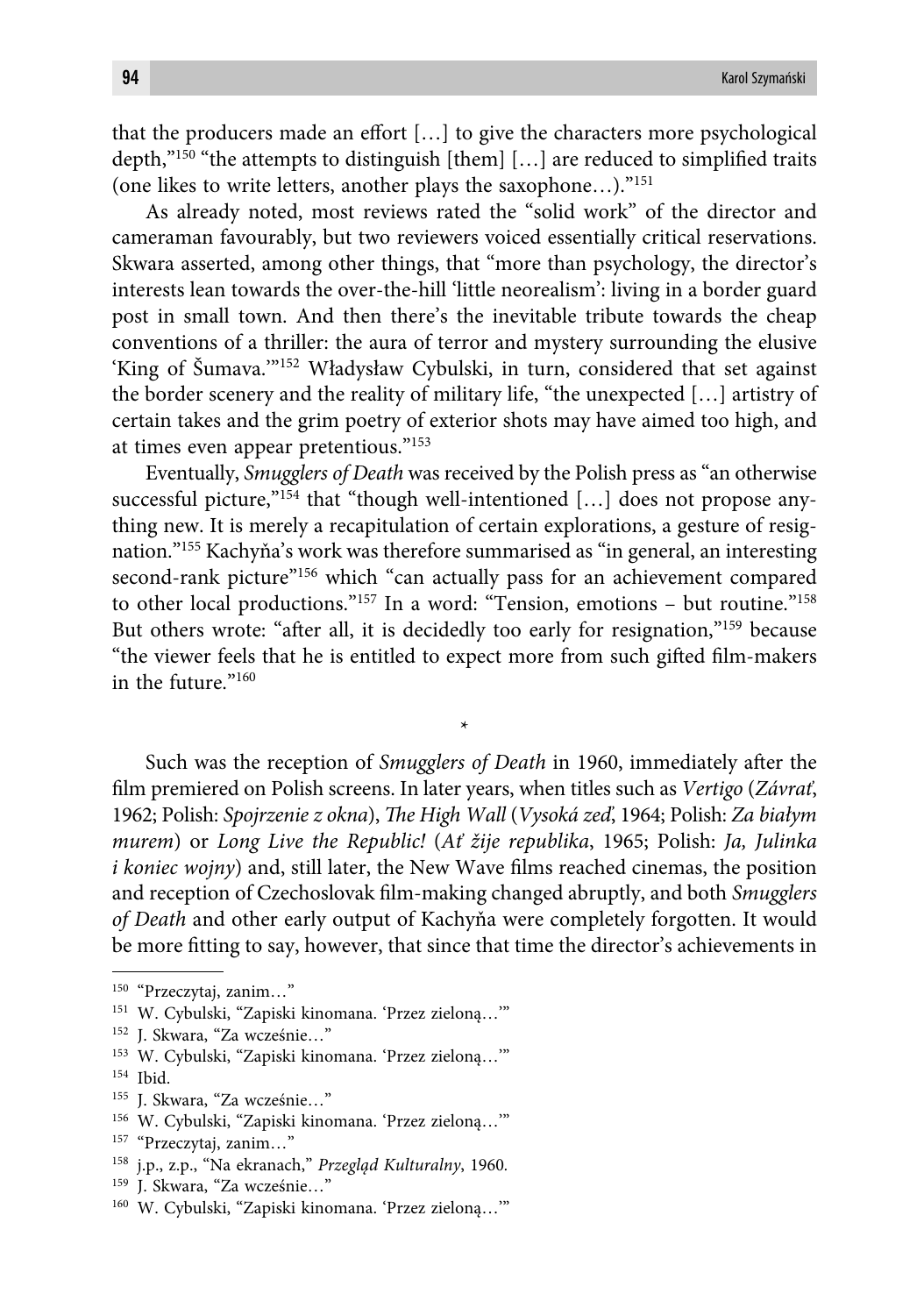the 1950s were ignored in reviews and kept under wraps almost without exception.

In the 1960s, 1970s and subsequent decades up to the present, Kachyňa's work has been treated essentially as if it began with entering into a partnership with screenwriter Jan Procházka and shooting *Stress of Youth*. <sup>161</sup> *Smugglers of Death* and other 1950s works were mentioned in texts only in passing, especially in comprehensive guidebooks on Czechoslovak cinema or in biographical and filmography notes. Basically, in the 1960s, and particularly in the 1970s, after the Prague Spring was suppressed, no one attempted (or was allowed) to discuss *Coach to Vienna* (*Wóz do Wiednia*)<sup>162</sup> or *The Nun's Night* (*Noc panny młodej*). Kachyňa was then written about in Poland as a leading "lyricist of the screen who […] observes the world through the eyes of children, the most sensitive of all beings."163 He was regarded not merely as an artist who owed his mastery and greatest successes ("equally at home and abroad") to children's and teenage films,<sup>164</sup> but also as a "director ranking among the world's most eminent specialists in this area."<sup>165</sup> Thus, the "normalised" Kachyňa was seen in Poland mostly as the author of "a series of beautifully composed, credible portraits of child psychology,"166 and successful films that "subtly revealed the world of child feelings," $167$  inspired by "the experiences of children on the threshold of puberty."<sup>168</sup> The director's signature features, according to Polish critics, were his "intimate realism and poetry"<sup>169</sup> and "a certain kind of touching simplicity."170

I mentioned earlier that in 1960 the manner of perceiving and presenting *Smugglers of Death* in the Polish press suggested that the ideological sense of this film was too "rough" and too steeped in socialist realism for these times,

<sup>161</sup> Cf. e.g. J. Skwara, "Ballada o zakochanej dziewczynie," *Film*, 1964, no. 37, p. 5; pel [J. Peltz], "Filmy, o których się mówi. Wóz do Wiednia," *Film*, 1966, no. 35, p. 3; B. Michałek, "Ojciec, koń i dwie armie," *Film*, 1966, no. 44, p. 5; R. Marszałek, "Nauka chodzenia," *Film*, 1969, no. 26, p. 5; L. Pijanowski, "Filmy, które widzieliśmy. Nie jesteśmy śmieszni," *Kino*, 1970, no. 2, pp. 56–57, etc. A peculiar – and symptomatic of the selection processes I described earlier – choice of Kachyňa's best works (*Long Live the Republic!* and *Death of the Beautiful Deer* (*Smrt krásných srnců*, 1986) was made by Gazeta Wyborcza in an obituary following the director's death: T. Grabiński, "Zmarł Karel Kachyna," *Gazeta Wyborcza*, 2004, no. 62, p. 10.

<sup>&</sup>lt;sup>162</sup> For more about the specific nature of the Polish reception of *Coach to Vienna*, see my article "Psychologiczny balecik w konkretnym układzie sił. O polskiej recepcji 'Wozu do Wiednia' Karela Kachyni," *Kwartalnik Filmowy*, 2018, no. 101–102, pp. 275–299.

<sup>&</sup>lt;sup>163</sup> B. Zagroba, "Fantazja scenograficzna," *Film*, 1978, no. 14, p. 8.

<sup>164</sup> See, for example, H. Smolińska, "Lipcowe spotkanie," *Filmowy Serwis Prasowy*, 1979, no. 14, p. 8; hs [H. Smolińska], "Dobre oświetlenie," *Filmowy Serwis Prasowy*, 1987, no. 14, pp. 7–10; J. Skwara, "Filmy, które widzieliśmy. Kłopoty wieku dojrzewania," *Kino*, 1984, no. 3, pp. 46–47.

<sup>165</sup> H. Tronowicz, *Film czechosłowacki w Polsce*, Warszawa, 1984, p. 224.

<sup>166</sup> Ibid., s. 228.

<sup>167</sup> A. Korzycka, "Latem," *Film*, 1979, no. 36, p. 8.

<sup>168</sup> H. Tronowicz, op. cit., p. 243.

<sup>169</sup> J. Skwara, "Ballada o…"

<sup>170</sup> A. Korzycka, op. cit.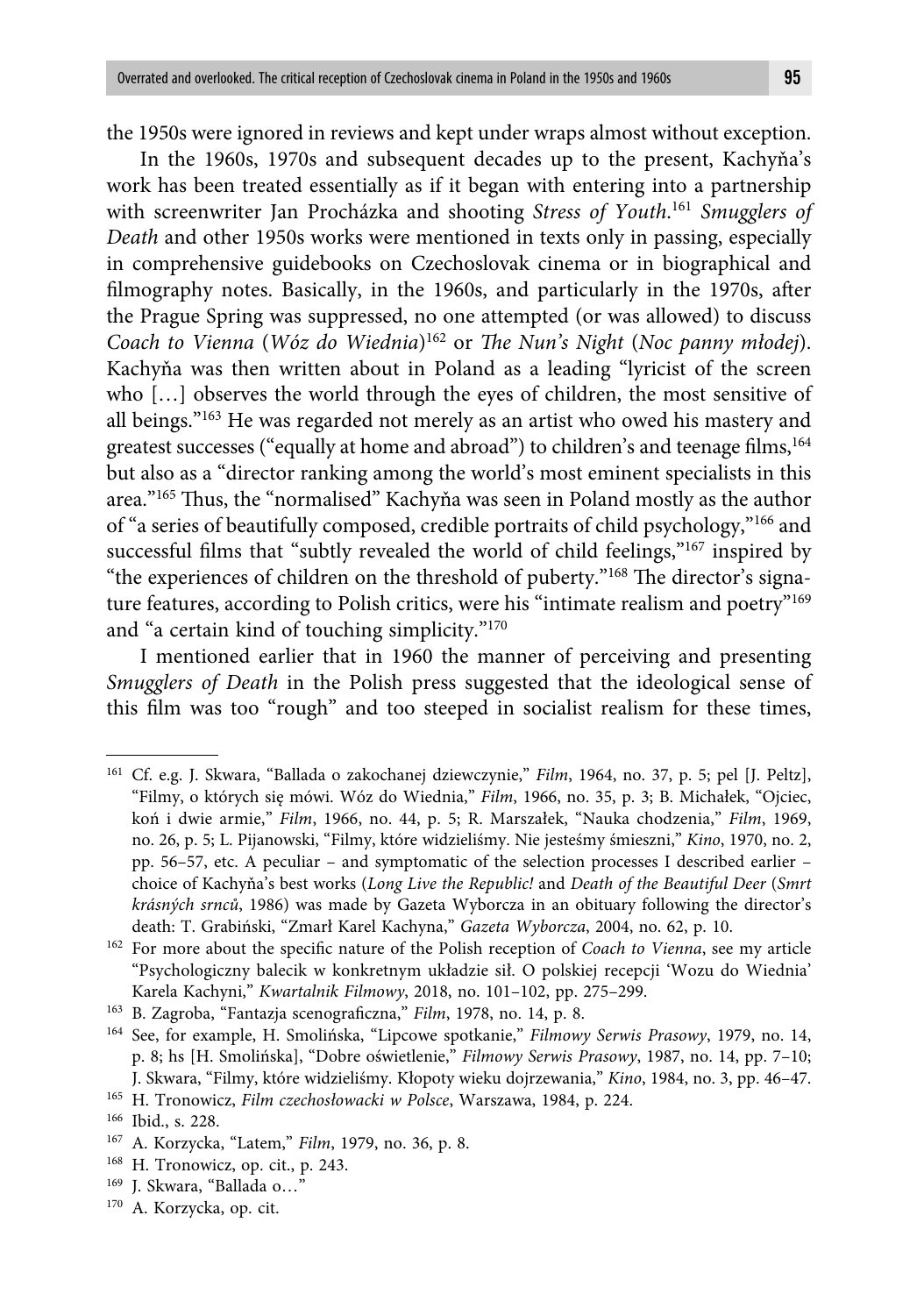still marked with the thaw of 1956, and had to be camouflaged or downplayed as something shameful (and accordingly the picture was advertised mainly as an adventure film or thriller). Throughout the 1960s, Polish criticism continued to further this tendency to deny the "uncomfortable" propaganda and ideological threads, but with respect to Kachyňa's entire early output.

On the other hand, the process of reducing Kachyňa's creations to an intimate, moving and poetic children's and youth cinema (clearly noticeable since the early 1970s) was a reflection of some deeper tendencies in the Polish reception of Czechoslovak cinema and culture (as well as events occurring in that country in general) that date back to the second half of the 1960s, and especially to the period following the suppression of the Prague Spring. Just as contemporary texts infantilised and trivialised Kachyňa's film achievements and creative personality, so was Czechoslovak cinema in general analysed without paying much heed to social and political contexts and increasingly written off with routine phrases, superficial opinions or completely ignored (primarily by ceasing to mention the New Wave phenomenon). And, just like the qualities noticed in Kachyňa's works were mostly modesty, discretion, tactfulness,<sup>171</sup> lack of sentimentalism and so on, the reception of Czechoslovak films by the press likewise focused primarily on their moral or purely aesthetic aspects (to the exclusion of social and political ones), while critical texts used Aesopian language and resorted to trivialisation, minimisation or decontextualization.

In the late 1960s and early 1970s, *Smugglers of Death* was recalled as an entry in two book publications. In his *Nowy film czechosłowacki* monograph aimed at the general reader and published in 1968 in the popular *Biblioteka X Muzy* series, Janusz Skwara devoted a few sentences to that title while discussing Kachyňa's early works. He mentioned the film as "having [...] a military theme" and listed its "main issues": "responsibility to the fatherland, discipline, tragedy of choice." $172$  He also, symptomatically, gave a brief assessment of *Smugglers of Death* (which was favourable as regards film technique but somewhat disapproved of the author's message): "The narrative is sleek and descriptive, the shooting brief and discontinuous, taking care to depict a clear sequence of events. No comments about the author, and no attempt to define his look at the world. They are embedded in the very course of the plot, didactic moralising and rough sketches of the characters."173

In turn, in 1974 Alicja Helman referred to *Smugglers of Death* in her theoretical and historical introduction to one of the volumes of the popular film genre lexicon series titled *Filmy sensacyjne*. In the text, she discussed, among other things, the "custom espionage film model" proposed by "socialist film-makers after World War Two" and described its evolution, from the "attractive" [sic] pictures from

<sup>171</sup> E. Dolińska, "Długie, gorące lato," *Film*, 1980, no. 2, p. 8.

<sup>&</sup>lt;sup>172</sup> J. Skwara, *Nowy film czechosłowacki*, Warszawa, 1968, p. 32.

<sup>173</sup> Ibid., pp. 32–33.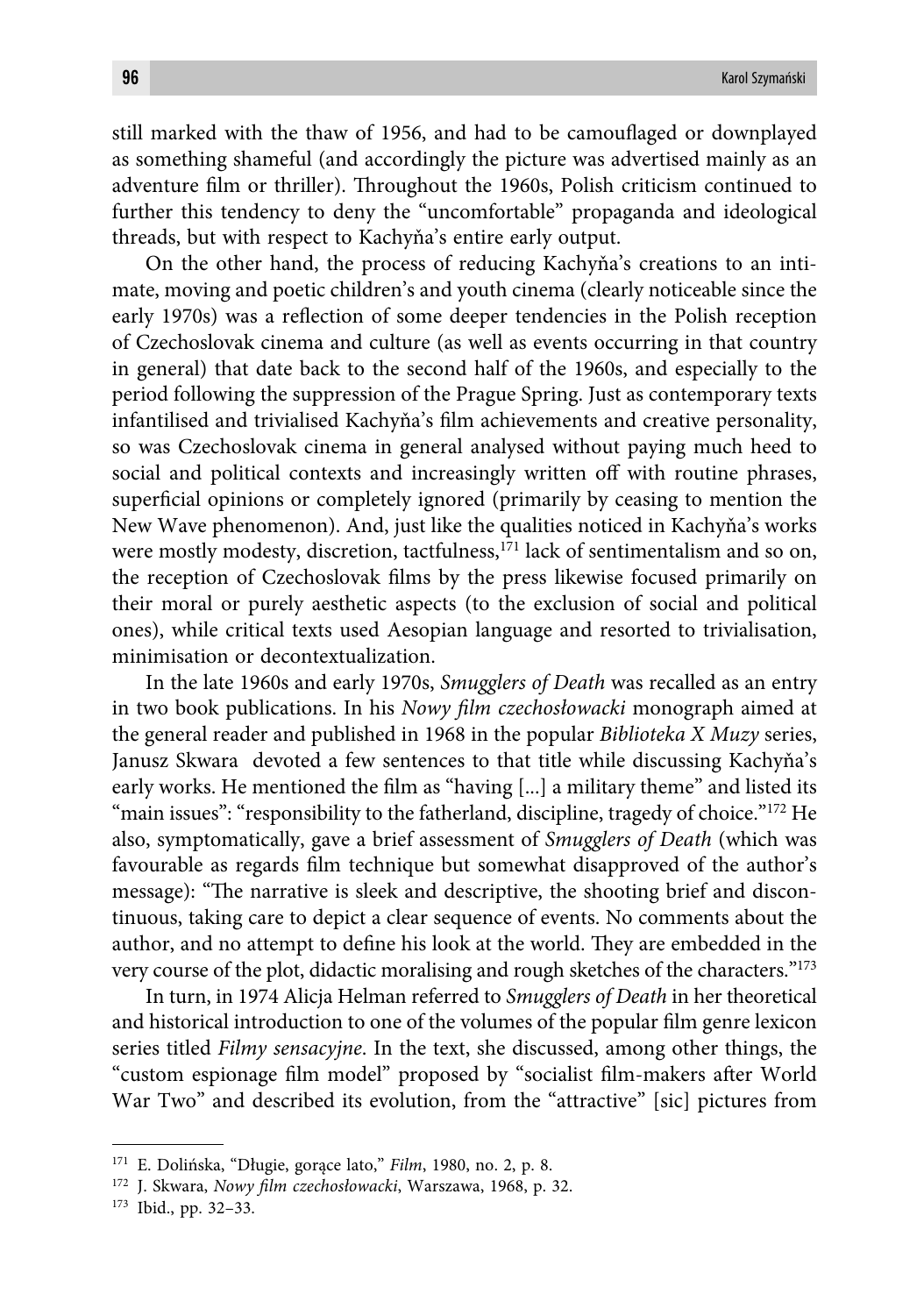the early 1950s to the "more modern" treatment of spy stories in the 1960s by exposing "both the entertainment value of the thrilling subject" and the deeper "ideological and artistic" take on the related issues.174 Helman also noted that "for a long time, the espionage film genre was most often and most successfully attempted by Czechoslovak film-makers," and that producing such works "often involved individuals whose names later became known and important for the art of film." In this context, she mentioned Kachyňa (beside Brynych and Polák, but without going into greater detail) and two works of his: *It Will All Be Over Tonight* and *Smugglers of Death.*<sup>175</sup>

In later years, *Smugglers of Death* was mentioned in Poland only in reference works on filmography. In his *Film czechosłowacki w Polsce*, published in 1984 for the needs of cinema distribution, Henryk Tronowicz mentioned the title as a "successful thriller."176 In turn, *Filmowy Serwis Prasowy* described it in 1987 as an "adventure film."<sup>177</sup> Similarly, in the early twenty-first century, *Smugglers of Death* was noted as a "successful crime film" in Kachyňa's entry in the *Encyklopedia kina* edited by Tadeusz Lubelski.178 In 2011, on the other hand, Jadwiga Hučková mentioned the work in her second volume of *Historia kina* with a very brief and modernised summary: "visually interesting and suspenseful but hypocritical story of heroic border guards battling imperialist agents."179

\*

In this way, Kachyňa's picture established itself in Polish film literature as a classic of Czech cinema, but its reception fell victim to historical circumstances, which made it subject to an interpretative framework that, despite some modifications, has remained unchanged for more than fifty years. Its characteristics and assessment were dominated by two overlapping perspectives that are as revealing as they are mystifying. On the one hand, the reception of *Smugglers of Death* is pigeonholed and evaluated according to the framework already established in the 1960s, as a result of which the film is considered as an efficiently produced thriller with high artistic value and considerable entertainment potential. On the other hand, this is countered by the contemporary assessment of the ideology and propaganda aspects of the film that between the Polish premiere and the end of the communist era could not have been directly discussed and are now viewed in unquestionably negative terms (which is, incidentally, in line with the prescribed standards of "political correctness").

<sup>174</sup> A. Helman, *Filmy sensacyjne*, Warszawa, 1974, pp. 18–19.

<sup>175</sup> Ibid., p. 19.

<sup>176</sup> H. Tronowicz, op. cit., pp. 243 and 228.

<sup>177</sup> hs, "Dobre oświetlenie."

<sup>178</sup> BK [B. Kosecka], "Kachýňa Karel," in: *Encyklopedia kina*, ed. T. Lubelski, Kraków, 2003, p. 467.

<sup>179</sup> J. Hučková, "Czechosłowacja," in: *Historia kina. Tom 2: Kino klasyczne*, ed. T. Lubelski, I. Sowińska, R. Syska, Kraków, 2011, p. 1059.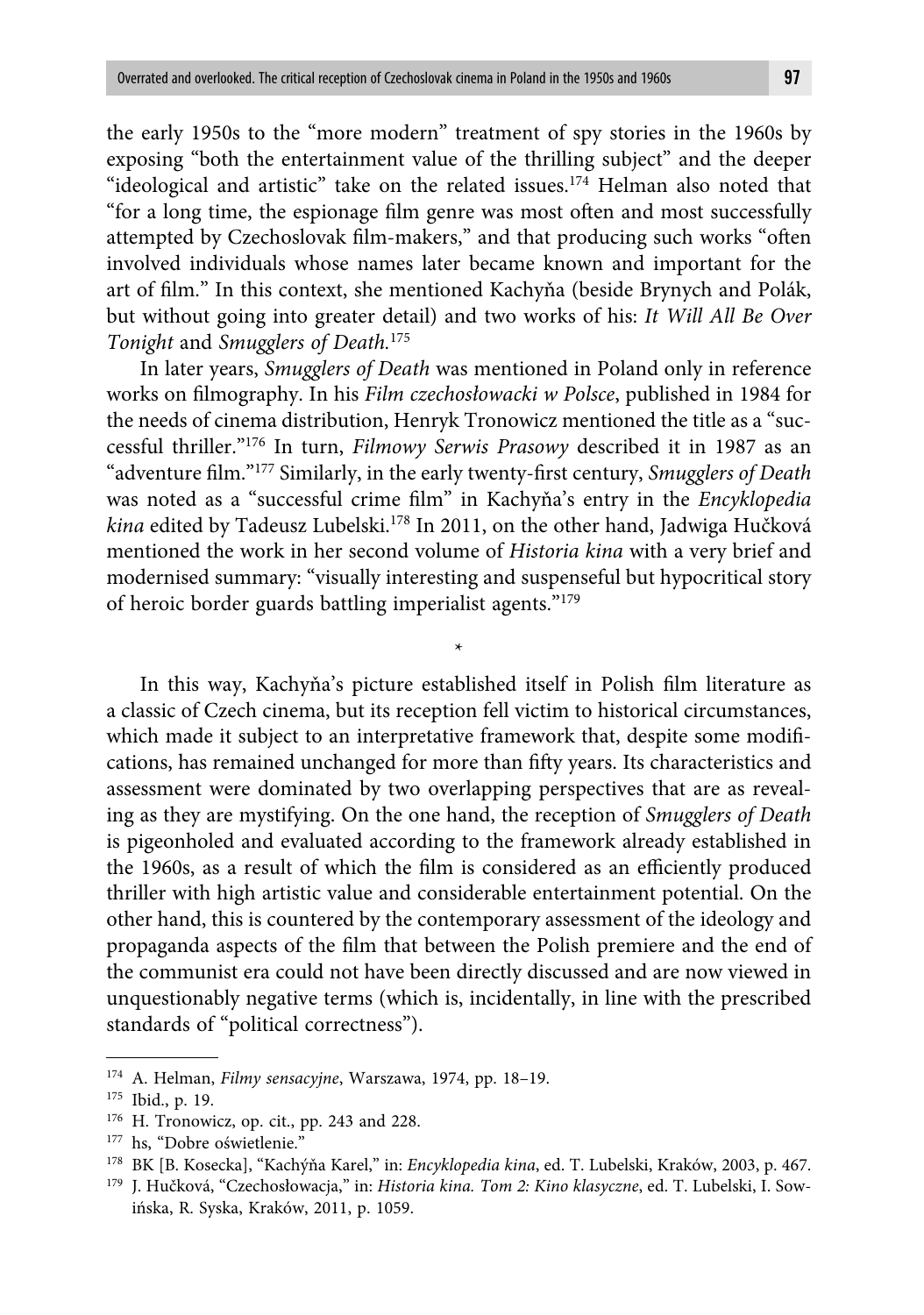As is usually the case, however, and as I have tried to demonstrate, the Polish mode of reception of *Smugglers of Death* and its historical variability tell us more about Poland, its culture, and the social and cultural policies adopted by the state than they do about Kachyňa's film itself. How *Smugglers of Death* was received and presented in the Polish press was characteristically conditioned by shifting the interpretative focus and ignoring some of the film's content. Polish criticism downplayed or even totally ignored the social and political dimension of the film, discussing Kachyňa's work mostly in terms of its genre and "artisanship," most notably as an example of a successful action/adventure film and quality entertainment. This points to an unspoken rejection of the ideological and propaganda dimension of *Smugglers of Death* because of the film's "incompatibility" or inconsistency with the post-1956 standards (and possibilities) of Polish public discourse. When it premiered in Poland, Kachyňa's film appeared as an instance of anachronistic harking back to a bygone stage in building a socialist society. Its ideological sense seemed too "hard-line," "indoctrinating" and "disgraceful" (even considering that by 1960 most of the achievements and the emancipatory mood of October 1956 had been abandoned $180$ , and was glossed over as a result. In a certain sense, therefore, the Polish reception of *Smugglers of Death* reflected the striking difference in the pace and peculiar nature of social, political and cultural developments in Poland and Czechoslovakia in the late 1950s and early 1960s.

Most importantly, however, the manner in which Kachyňa's film was received demonstrated the inclinations of contemporary Polish film criticism. *Smugglers of Death* came to the screen when Czechoslovak cinema productions were looked down upon and treated, usually with much prejudice, as "obsolete" and "petit bourgeois" (although solid and efficient) but, on the other hand, burdened with "too much ideology" and "sluggish thinking," despite having "a fair sense of realism." The preferences and prejudices of Polish criticism proved to be a hindrance; there was not enough sensitivity and flexibility to notice, at the right time and with due attention, the symptoms of changes taking place in contemporary Czechoslovak film-making. The critics thus treated *Smugglers of Death* as a leading work of Czech cinema, focusing on its entertainment value and solid production, but at the same time overlooked or ignored the importance of the "thaw-era" First Wave films that rejected old moulds and experimented with language, subjects and ideas. The mode of reception of Kachyňa's work erased the ideological and propaganda aspects and focused on those of genre and entertainment, but it was actually such First Wave films as *Hic Sunt Leones*, *School for Fathers* or *At the* 

<sup>&</sup>lt;sup>180</sup> The symbolic end of the October thaw is taken to be the suppression of the *Po Prostu* weekly and the resulting riots that spread through Warsaw for several days in October 1957, while the last remnant of the "October achievements," the Crooked Wheel discussion club, was closed in February 1962.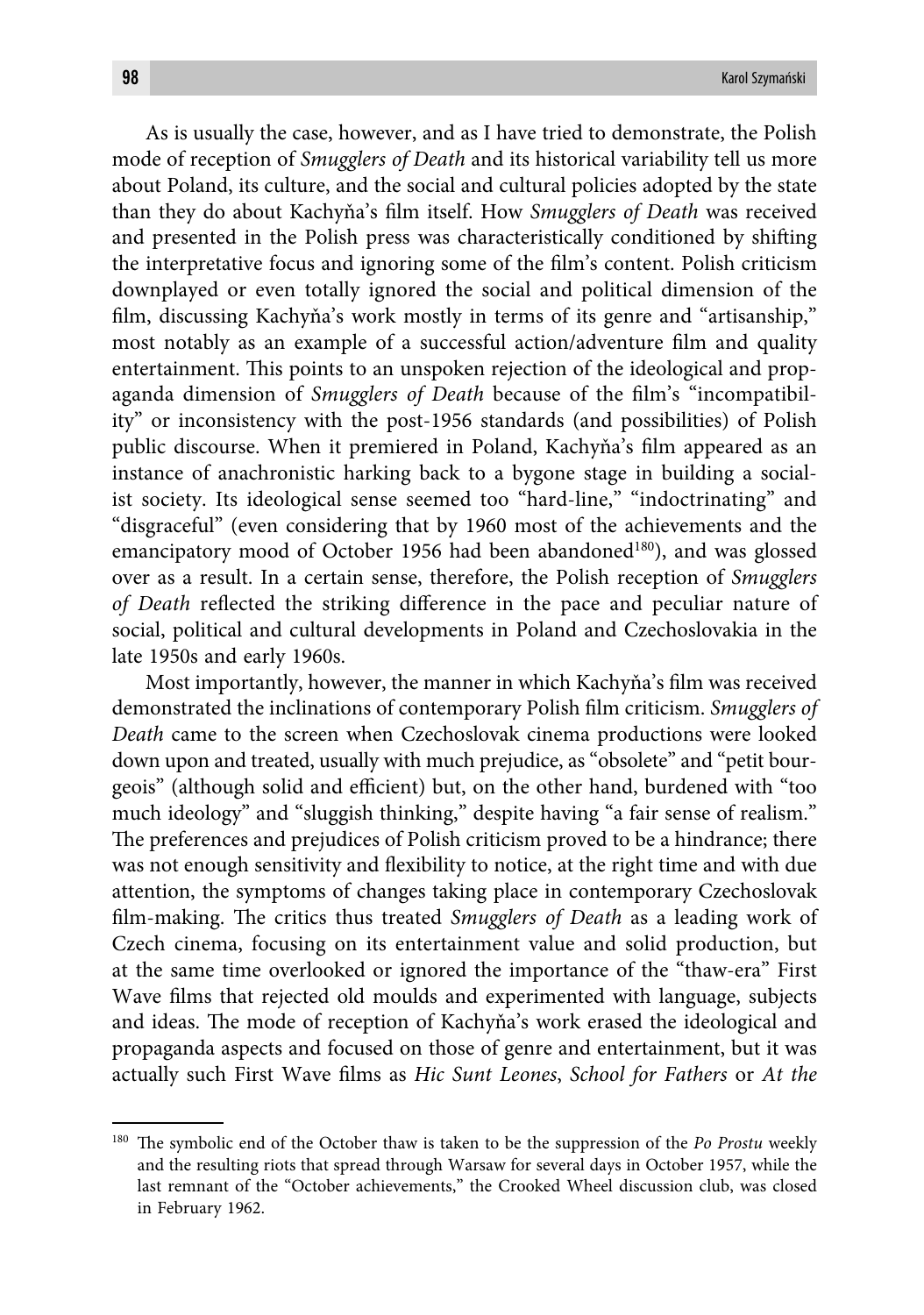*Terminus* that were deeply misunderstood by Polish critics, falling victim to their tendencies and attitudes at the time.

However, just four years after *Smugglers of Death* had its premiere, Polish cinemas began to screen New Wave Czechoslovak films which were so progressive that – for much more essential reasons – mismatched the capability of Polish critics for reception and discussion.

### Abstract

Polish film criticism had tended to react ambivalently and rather disparagingly to Czechoslovak films screened in Polish cinemas since the end of 1947, praising them for their technical aspects, a sense of realistic observation and dealing with the affairs of ordinary people, while on the other hand denouncing their "decrepit style," "petit bourgeois" tendencies and "sluggish thinking." A change in attitude took place in the late 1950s when Polish critics rapidly and perspicaciously noted the post-thaw revival symptoms in Czech film-making (treating them, however, as part of a wider, international "new socialist wave"). The films that met with the most lively welcome and garnered the highest scores in Polish press were not those classified as First Wave pictures (such as *School for Fathers* by Ladislav Helge, *Hic Sunt Leones* by Václav Krška, or *At the Terminus* by Ján Kadár and Elmar Klos), but rather such titles as *Invention for Destruction* by Karel Zeman or *Romeo, Juliet and the Darkness* and *Wolf Trap* by Jiří Weiss.

Likewise, critics treated Karel Kachyňa's *Smugglers of Death*, which came to Polish screens in 1960, as the leading achievement of Czechoslovak cinema, but focused on its entertainment and technical values (considering it a successful action film) while entirely glossing over its origin, ideological content and political message. Polish reviewers believed that *Smugglers of Death* satisfied the demand for attractive and quality entertainment cinema. Thus, a peculiar shift of emphasis and a certain mystification took place in the reception, as a result of which the film, belonging to a trend in the Czech cinema that revived the mood of suspicion, espionage obsession and confrontation with the West following the 1959 Banská Bystrica conference, was discussed in Poland mostly in terms of its genre and technique as a well-made thriller title.

More importantly, however, the focus of journalist attention and high scores for the aforesaid "safe" works of Zeman, Weiss or Kachyňa "glorified" with film festival awards reflect the state of Polish film criticism of the late 1950s and early 1960s. In particular, it reveals the inclinations, reception modes, prophetical intuitions and anachronistic *idées fixes* of critics, which resulted in the profound misunderstanding, downplaying and overlooking of the novel First Wave works that woke Czechoslovak cinema from its slumber as it attempted to break out of the socialist realism mould through thematic and formal experiments that anticipated the emergence of the New Wave.

## Bibliography

#### Secondary literature

Bednařík P., "Strážci hranic ve filmu," *Literární Noviny* of 29 May 2013, http://literarky.cz/ kultura/film/14908-straci-hranic-vefilmu (accessed: 20 December 2018).

Březina V., *Lexikon českého fi lmu. 2000 fi lmů 1930–1996*, Praha, 1996.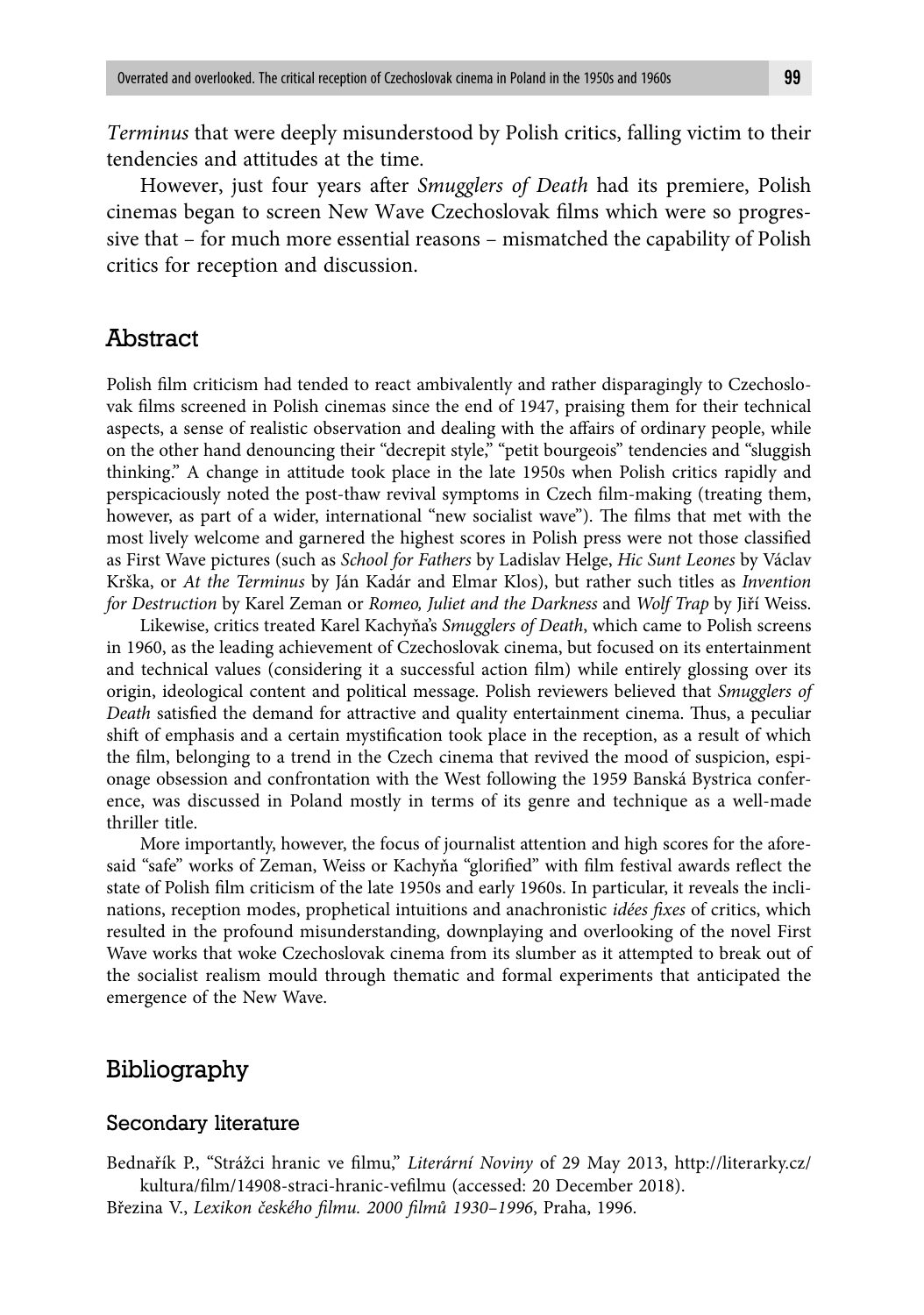Hames P., *The Czechoslovak New Wave*, London–New York, 2005.

Hendrykowska M., *Kronika kinematografi i polskiej 1895–1997*, Poznań, 1999.

- Kohoutek J., *Veřejná polemika o uvedení seriálu Třicet případů majora Zemana v České televizi po roce 1989 (diskurzivní analýza českého celostátního tisku). (Magisterská diplomová práce)* , Brno, 2011.
- Lukeš J., *Diagnózy času. Český a slovenský poválečný fi lm (1945–2012)*, Praha, 2013.

*Mały rocznik fi lmowy 1985*, Warszawa, 1986.

Morava K., "Je možné zastavit pokles návštěvnosti kin?," *Film a Doba*, 1962, no. 4, pp. 196–199.

Szymański K., "Jak 'Dziewięciu gniewnych ludzi' z tygodnika 'Film' oceniało filmy czechosłowackie. Przyczynek do dziejów recepcji kina czechosłowackiego w Polsce w latach 1958–1973," *Na Ekranach PRL*, http://naekranachprl.pl/wp-content/uploads/2018/10/200. pdf (accessed: 20 December 2018).

Szymański K., "Psychologiczny balecik w konkretnym układzie sił. O polskiej recepcji 'Wozu do Wiednia' Karela Kachyni," *Kwartalnik Filmowy*, 2018, no. 101–102, pp. 275–299.

#### Sources

"105% alibi," *Wiadomości Filmowe*, 1960, no. 28, pp. 8–9.

ad. ha., "Piąte koło u wozu," *Wiadomości Filmowe*, 1960, no. 7, p. 14.

- ak, "Král Šumavy se vrací," *KAM po česku* of 2 November 2014, https://www.kampocesku.cz/ clanek/15697/kral-sumavy-se-vraci (accessed: 20 December 2018).
- Aleksandra [L. Kydryński], "Listy o filmie," Przekrój, 1958, no. 680, p. 13.

Al-Ka, "Nowe zakupy filmowe," *Ekran*, 1960, no. 21, p. 2.

- Al-Ka, "W kinie TV. Przybrana córka," *Ekran*, 1961, no. 40, p. 15.
- Armatys L., "Notatnik wenecki 1961. XXII MRR w Wenecji," *Ekran*, 1961, no. 39, p. 11.
- BK [B. Kosecka], "Kachýňa Karel," in: *Encyklopedia kina*, ed. T. Lubelski, Kraków, 2003, p. 467.
- Bukowiecki L., "*Panorama Północy* przedstawia program specjalny p.t.: 'Takiego miesiąca jeszcze w Polsce nie było,'" *Panorama Północy*, no. 36 of 4 September 1960, p. 16.
- Cybulski W., "Zapiski kinomana. 'Piąty wydział,'" *Dziennik Polski*, 1963, no. 11, p. 6.
- Cybulski W., "Zapiski kinomana. 'Przez zieloną granicę,'" *Dziennik Polski*, 1960, no. 228, p. 4.
- Cybulski W., "Zapiski kinomana. 'Przystanek na peryferiach,'" *Dziennik Polski*, 1960, no. 15, p. 4.
- Cybulski W., "Zapiski kinomana. 'Srebrny wiatr,'" *Dziennik Polski*, 1958, no. 164, p. 3.

Dagmar L., "Przeczucie. Pujmanova – Vavra – Tanska," *Film*, 1948, no. 20, p. 7.

- Derkuczewska M., "W stronę ojców. Osamotniony," *Film*, 1958, no. 46, p. 5.
- Dębnicki K., "Socjalistyczna 'nowa fala,'" *Film*, 1960, no. 3, pp. 10–11.

Dębnicki K., "Sprawy trochę znikąd," *Film*, 1960, no. 8, p. 4.

Dębnicki K., "Zamiast 'Po kinie'. Potrzeba delikatności uczuć," *Film*, 1960, no. 34, p. 3.

Dębowski K., ""Effel na ekranie," *Ekran*, 1958, no. 21, p. 12.

Dolińska E., "Długie, gorące lato," *Film*, 1980, no. 2, p. 8.

"Dziewięciu gniewnych ludzi," *Film*, 1960, no. 38, p. 3.

"Filmy nowo zakupione. Król przemytników," *Wiadomości Filmowe*, no. 11 of 13 March 1960, p. 2.

Grabiński T., "Zmarł Karel Kachyna," *Gazeta Wyborcza*, 2004, no. 62, p. 10.

H.P., "Ostatni Mohikanin… patriarchatu," *Film*, 1948, no. 21, p. 6.

Helman A., "Celuloidowa maska życia. II FFF Warszawa 1959," *Ekran*, 1959, no. 18, p. 7.

Helman A., *Filmy sensacyjne*, Warszawa, 1974.

- Horoszczak A., "Alibi nie wystarcza. O czechosłowackim 'kryminale,'" *Ekran*, 1962, no. 30, p. 6. hs [H. Smolińska], "Dobre oświetlenie," *Filmowy Serwis Prasowy*, 1987, no. 14, pp. 7–10.
- Hučková J., "Czechosłowacja," in: *Historia kina. Tom 2: Kino klasyczne*, ed. T. Lubelski, I. Sowińska, R. Syska, Kraków, 2011.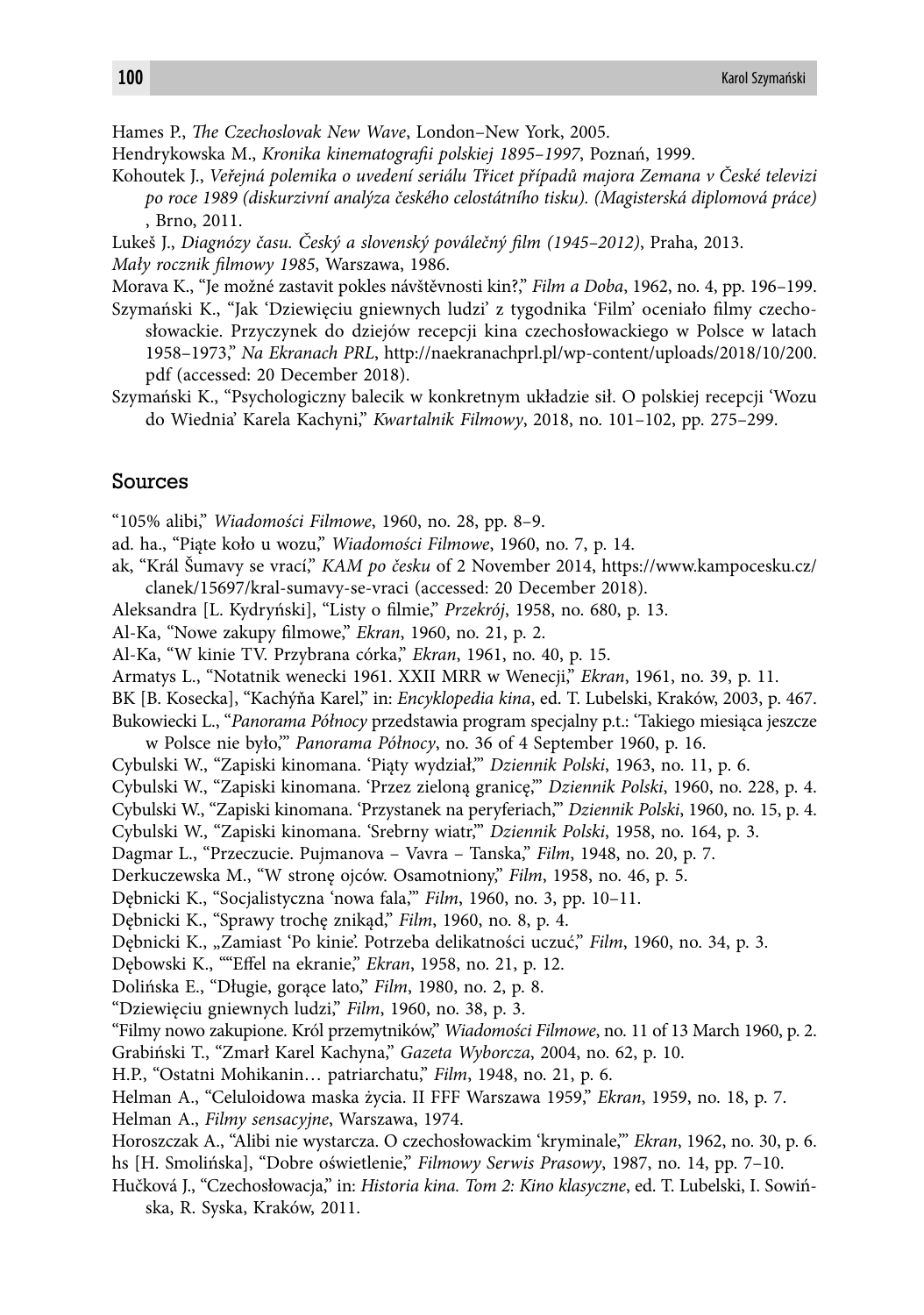- "Idziemy do kina," *Film*, 1960, no. 4, p. 3.
- "Idziemy do kina," *Film*, 1960, no. 25, p. 3.
- "Idziemy do kina," *Film*, 1960, no. 35, p. 15.
- "Idziemy do kina," *Film*, 1961, no. 1, p. 15.
- j.b., ""W salonie Złotego Lwa," *Film*, 1958, no. 38, p. 13.
- j.p. [J. Płażewski], "Na ekranach," *Przegląd Kulturalny*, 1963, no. 2, p. 9.
- j.p., z.p. [J. Płażewski, Z. Pitera], "Na ekranach," *Przegląd Kulturalny*, 1960, no. 37, p. 7.
- j.p., z.p. [J. Płażewski, Z. Pitera], "Na ekranach," *Przegląd Kulturalny*, 1962, no. 32, p. 9.
- j.p., z.p. [J. Płażewski, Z. Pitera], "Niebawem na ekranach," *Przegląd Kulturalny*, 1960, no. 3, p. 6.
- j.p., z.p. [J. Płażewski, Z. Pitera], "W lutym na ekranach," *Przegląd Kulturalny*, 1959, no. 6, p. 7.
- Jackiewicz A., "Cannes 1959. Telefonem od naszego specjalnego wysłannika," *Film*, 1959, no. 21, p. 12.
- Jackiewicz A., "Cannes 59. O XII Międzynarodowym Festiwalu w Cannes," *Kwartalnik Filmowy*, 1959, no. 2, p. 33.
- Jurata J., "Krok naprzód w repertuarze naszych kin," *Film*, 1950, no. 1, p. 8.
- (J. Jur.) [J. Jurczyński], ""Sensacja w dobrym gatunku," *Trybuna Ludu*, 1960, no. 261, p. 4.
- Korzycka A., "Latem," *Film*, 1979, no. 36, p. 8.
- Kowalski T., "Diabelski wynalazek," *Film*, 1958, no. 35, p. 8.
- Kowalski T., "Wenecja 61. Od naszego specjalnego wysłannika," *Film*, 1961, no. 37, p. 13.
- Kumor A., "Elementarz z barwną okładką," *Ekran*, 1958, no. 39, p. 6.
- Ledóchowski A., "Sprawa ludzkiego szczęścia," *Ekran*, 1961, no. 21, p. 6.
- Leśniewski W., "W kinie. 'Przystanek na peryferiach' Kadára i Klosa," *Życie Literackie*, 1960, no. 6, p. 8.
- (Ł), "Ucieczka przed cieniem," *Wiadomości Filmowe*, 1960, no. 29, pp. 8–9.
- Ł., "Osamotniony," *Wiadomości Filmowe*, 1958, no. 35, p. 12.
- Marszałek R., "Nauka chodzenia," *Film*, 1969, no. 26, p. 5.
- Merz I., O filmie czechosłowackim, Warszawa, 1954.
- Michałek B., "Brukselski dziennik," *Film*, 1958, no. 25, pp. 12–13.
- Michałek B., "Co się zmienia w filmie czechosłowackim? Korespondencja własna," *Film*, 1962, no. 18, pp. 12–13.
- Michałek B., "VII Festiwal Festiwali Filmowych," *Film*, 1964, no. 3, p. 7.
- Michałek B.,, "Ojciec, koń i dwie armie," *Film*, 1966, no. 44, p. 5.
- pel [J. Peltz], "Filmy, o których się mówi. Wóz do Wiednia," *Film*, 1966, no. 35, p. 3.
- Peltz J., "Karlovy Vary po raz XIII. Od naszego specjalnego wysłannika," *Film*, 1962, no. 26, pp. 12–13.
- Pijanowski L., Filmy, które widzieliśmy. Nie jesteśmy śmieszni," *Kino*, 1970, no. 2, pp. 56–57. Pijanowski L., "Nowe filmy czechosłowackie," *Nowa Kultura*, 1961, no. 47, p. 8.
- 
- Pitera Z., "Nasze recenzje. Nocne spotkania," *Film*, 1955, no. 51–52, p. 20.
- Płażewski J., "Przewrotny Makovec. Straceńcy," *Film*, 1958, no. 23, p. 6.
- "Po stopách krále Šumavy," *Cestujeme Šumavou*, http://www.cestujemesumavou.cz/po-stopachkrale-sumavy (accessed: 20 December 2018).
- "Przeczytaj, zanim zobaczysz. 'Przez zieloną granicę,'" *Tygodnik Powszechny*, 1960, no. 43, p. 6. Przewłocka A., "Na ekranach. Alena się kłania," *Film*, 1958, no. 11, p. 6.
- "Recenzyjki Tu są lwy," *Film*, 1959, no. 10, p. 5.
- Rubach L., "Mały partyzant," *Film*, 1952, no. 22, pp. 6–7.
- S.H.M., "Z naszych ekranów. 'W rozterce,'" *Słowo Ludu. Magazyn Niedzielny*, 1960, no. 43, p. 11.
- Skwara J., "Ballada o zakochanej dziewczynie," *Film*, 1964, no. 37, p. 5.
- Skwara J., "Filmy, które widzieliśmy. Kłopoty wieku dojrzewania," *Kino*, 1984, no. 3, pp. 46–47. Skwara J., *Nowy film czechosłowacki*, Warszawa, 1968.
- Skwara J., "Za wcześnie na rezygnację," *Film*, 1960, no. 38, p. 4.